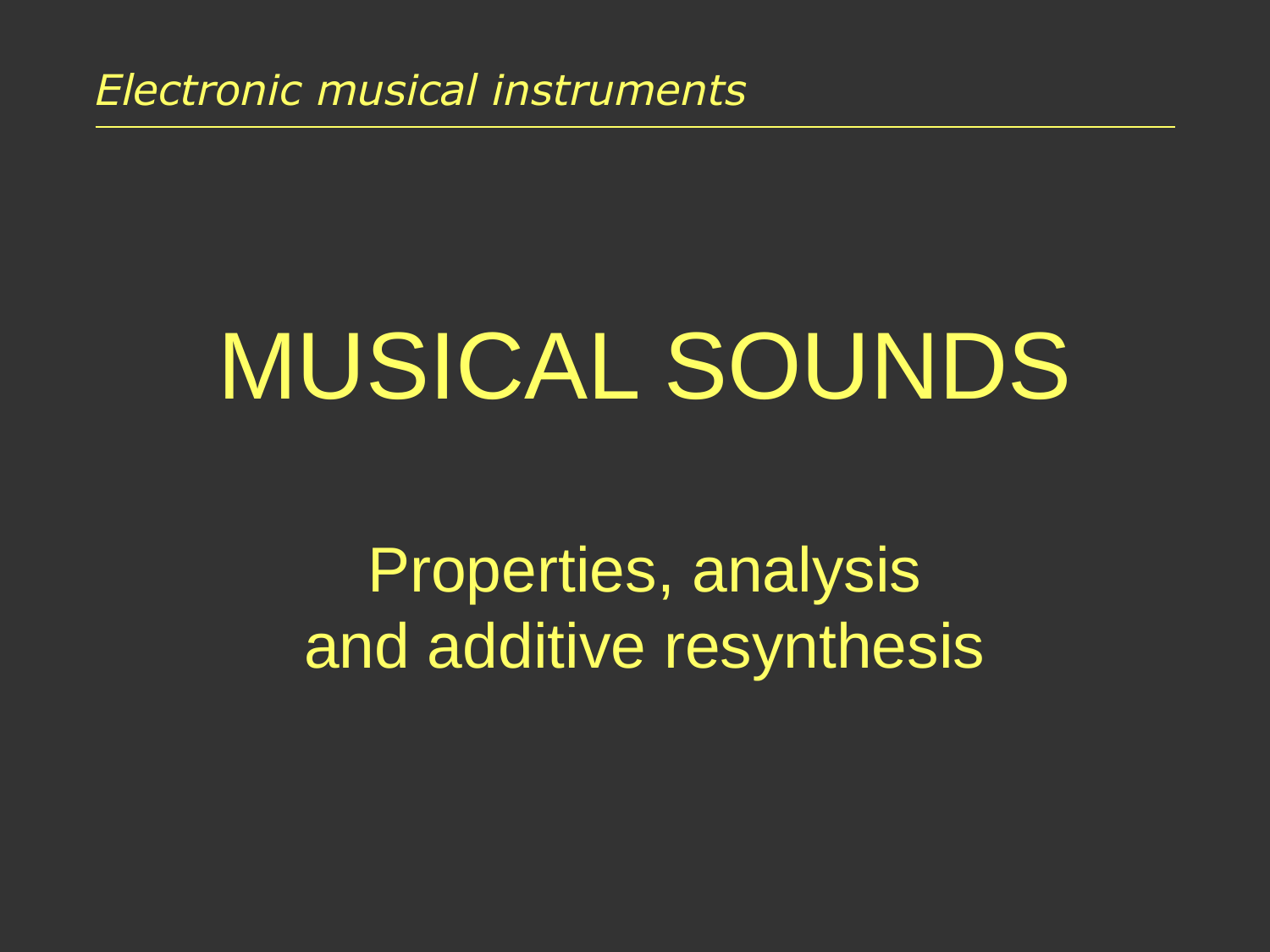Definition: a musical sound is a sound produced by a musical instrument.

Musical sounds have the following features:

- pitch placement on a musical scale
- timbre how it "sounds"
- loudness
- duration

Loudness and timbre are usually dynamic – they change as the sound plays.

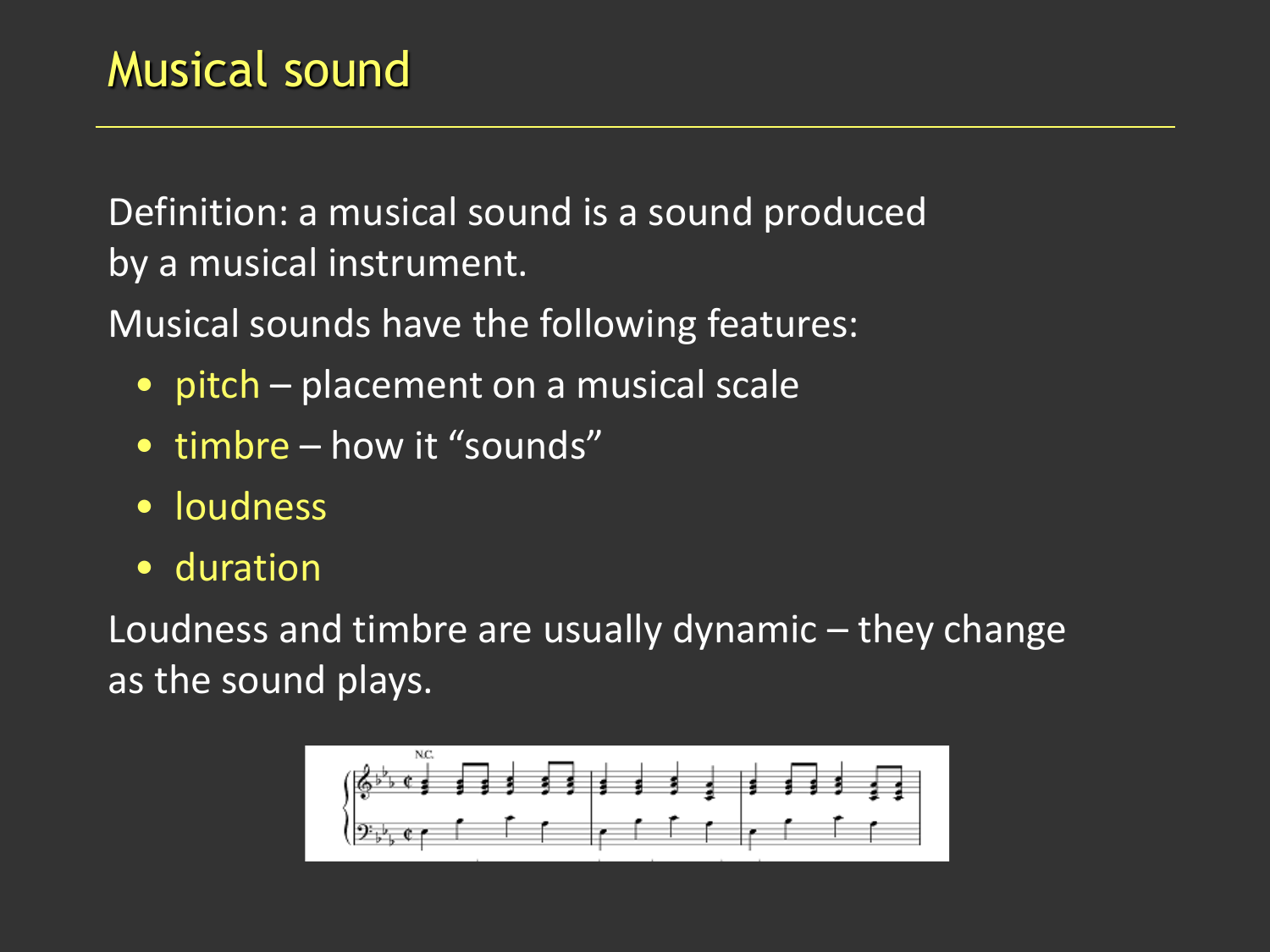### Musical sounds

- Melodic sounds:
	- have a defined pitch,
	- they have a harmonic structure,
	- instruments: strings, winds, a few percussives
- Rhythmic (non-melodic) sounds:
	- pitch is undefined,
	- they have noise-like character,
	- most percussive instruments (e.g. a drum kit).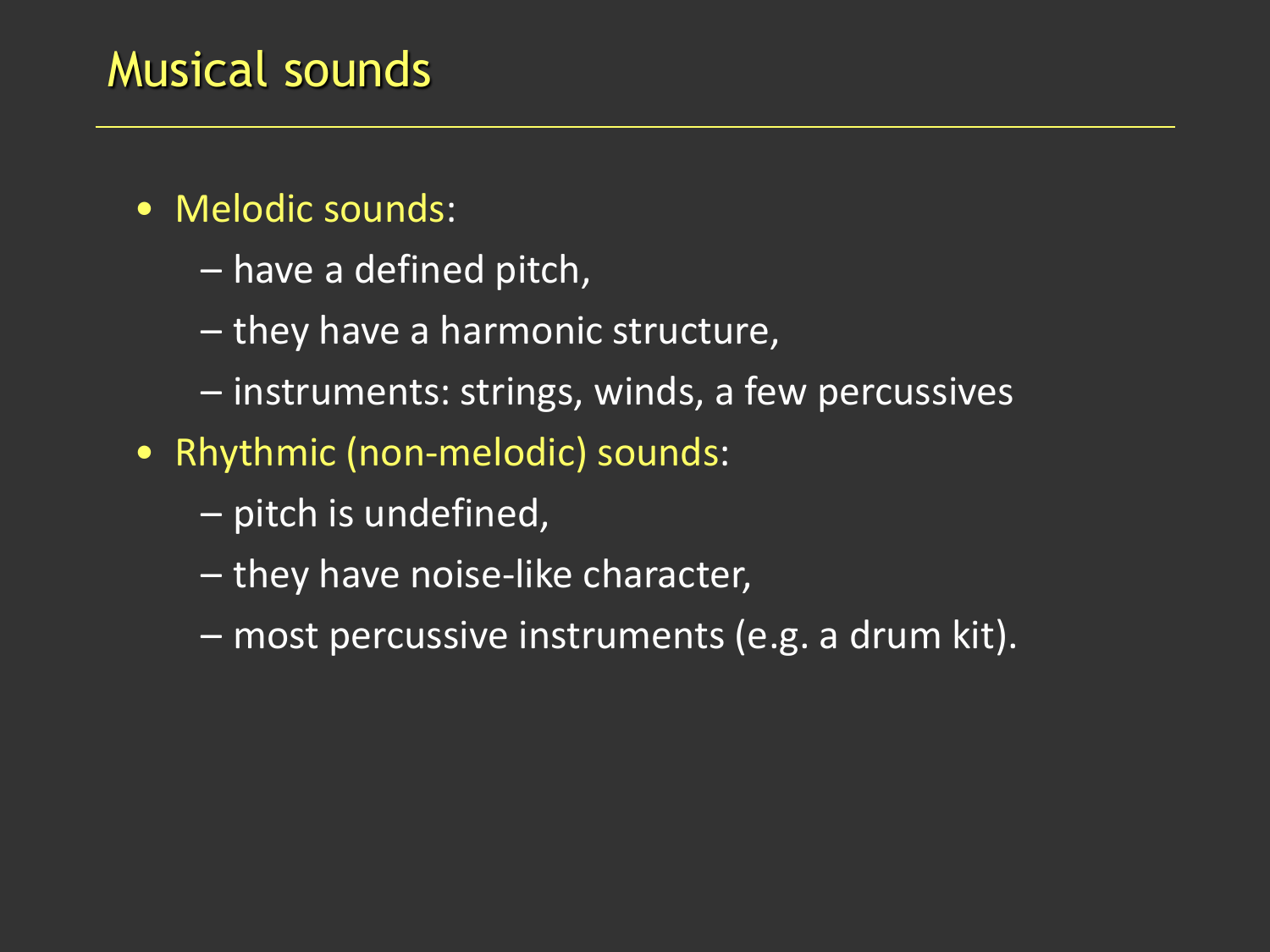### Synthetic musical sounds

- The aim of sound synthesis is to create a signal that has properties of a musical sound.
- That does not mean that we have to recreate sounds of existing instruments.
- We can create synthetic signals that sound the way we like, but they (usually) need to have features of a musical sound.
- The most important factors we need to control:
	- amplitude envelope,
	- spectral structure,
	- variability in time.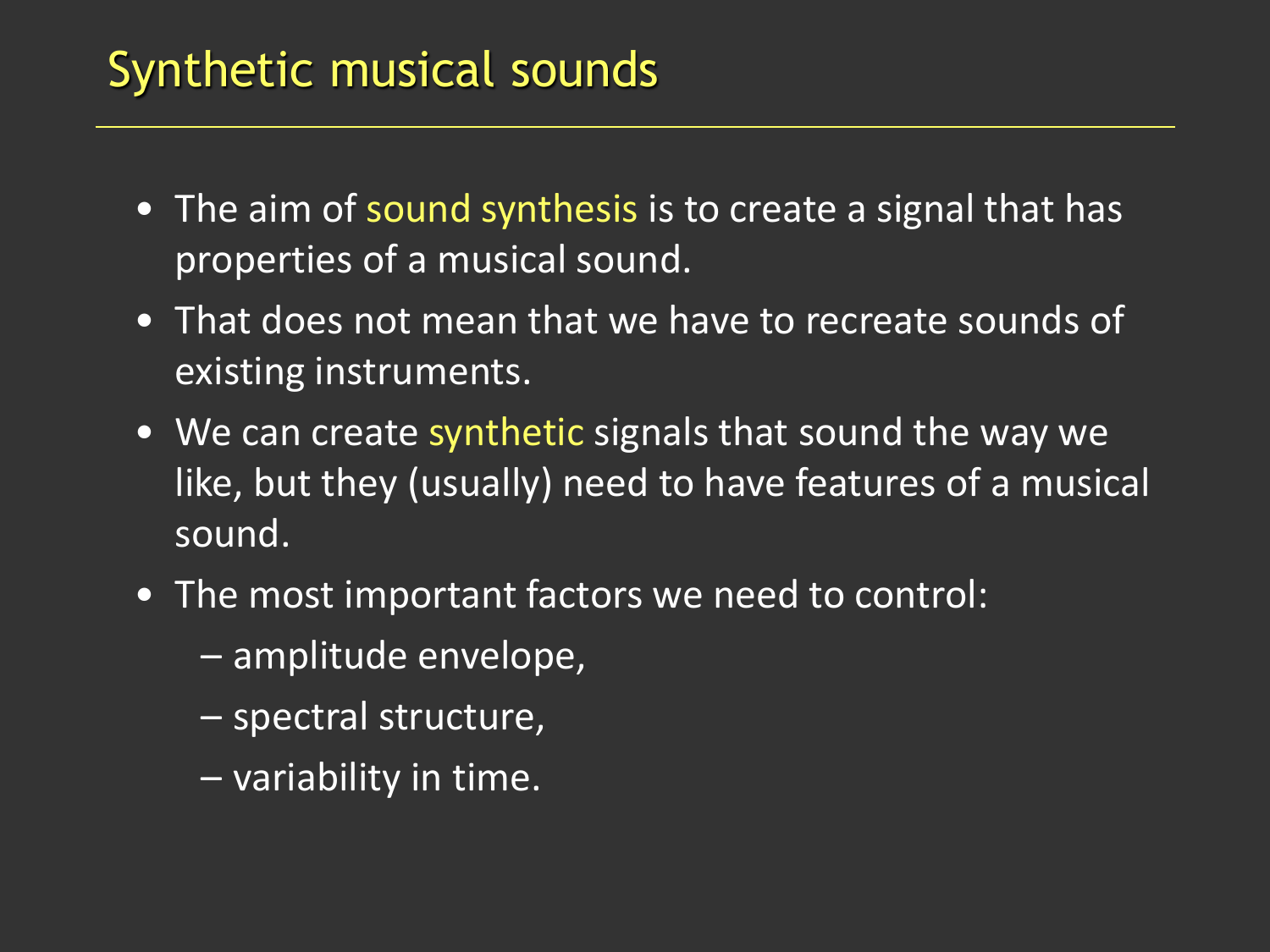### Temporal analysis and envelope

- Temporal analysis shows how the amplitude changes in time.
- We can also determine sound duration.
- Envelope follows the "edge" of the time plot.
- Envelope represents loudness variations in sound.



Time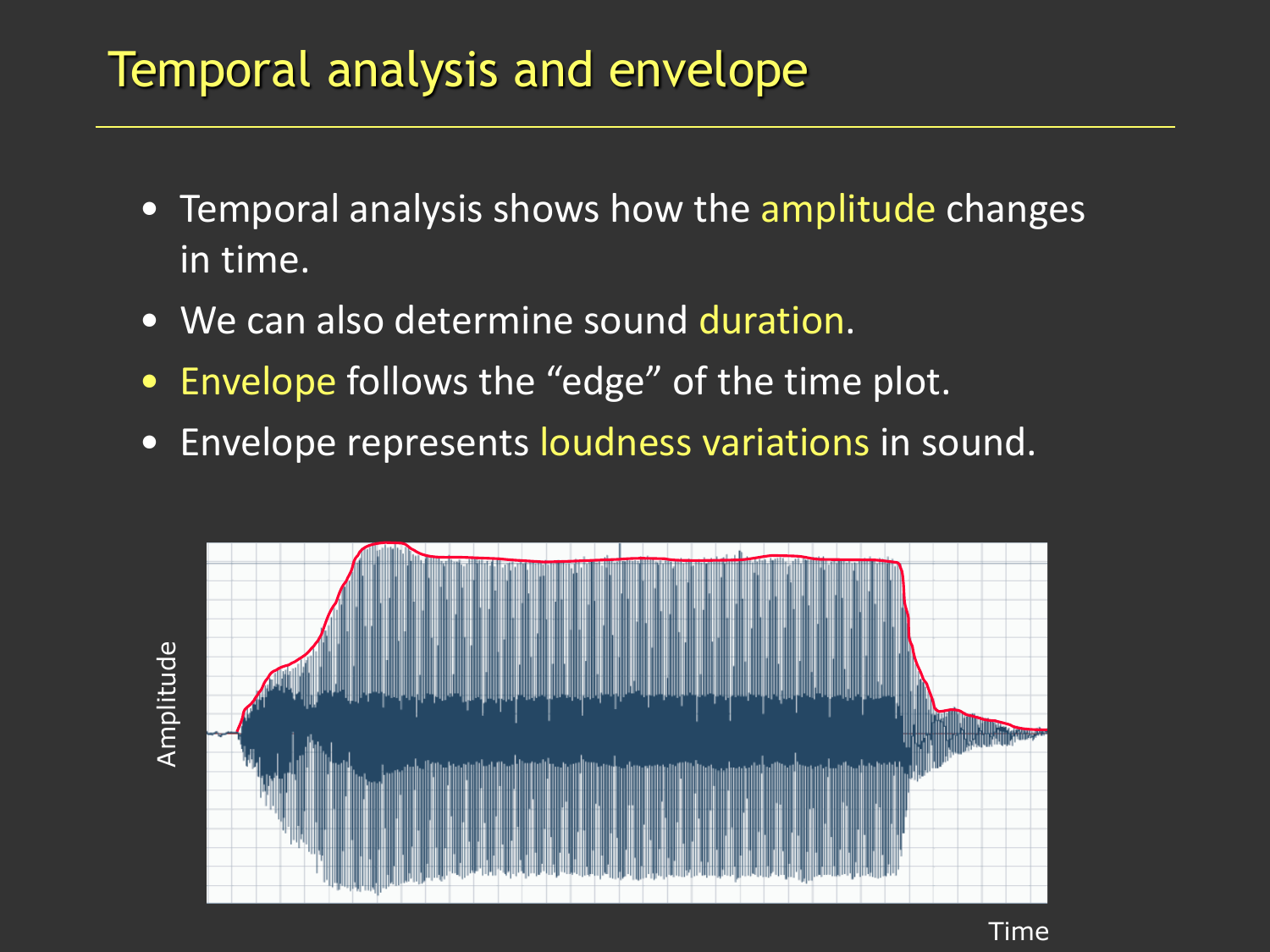### Phases of the sound envelope

- Attack  $(A)$  + decay  $(D)$ 
	- the sound builds up, its envelope rises up
	- the initial transient (unsteady state)
	- large changes in timbre attack defines the sound
- Sustain (S)
	- steady state, the sound continues to play, but its loudness and timbre may change (e.g. vibrato).
	- some instruments do not have the sustain phase.
- Release (R)
	- the sound naturally fades out.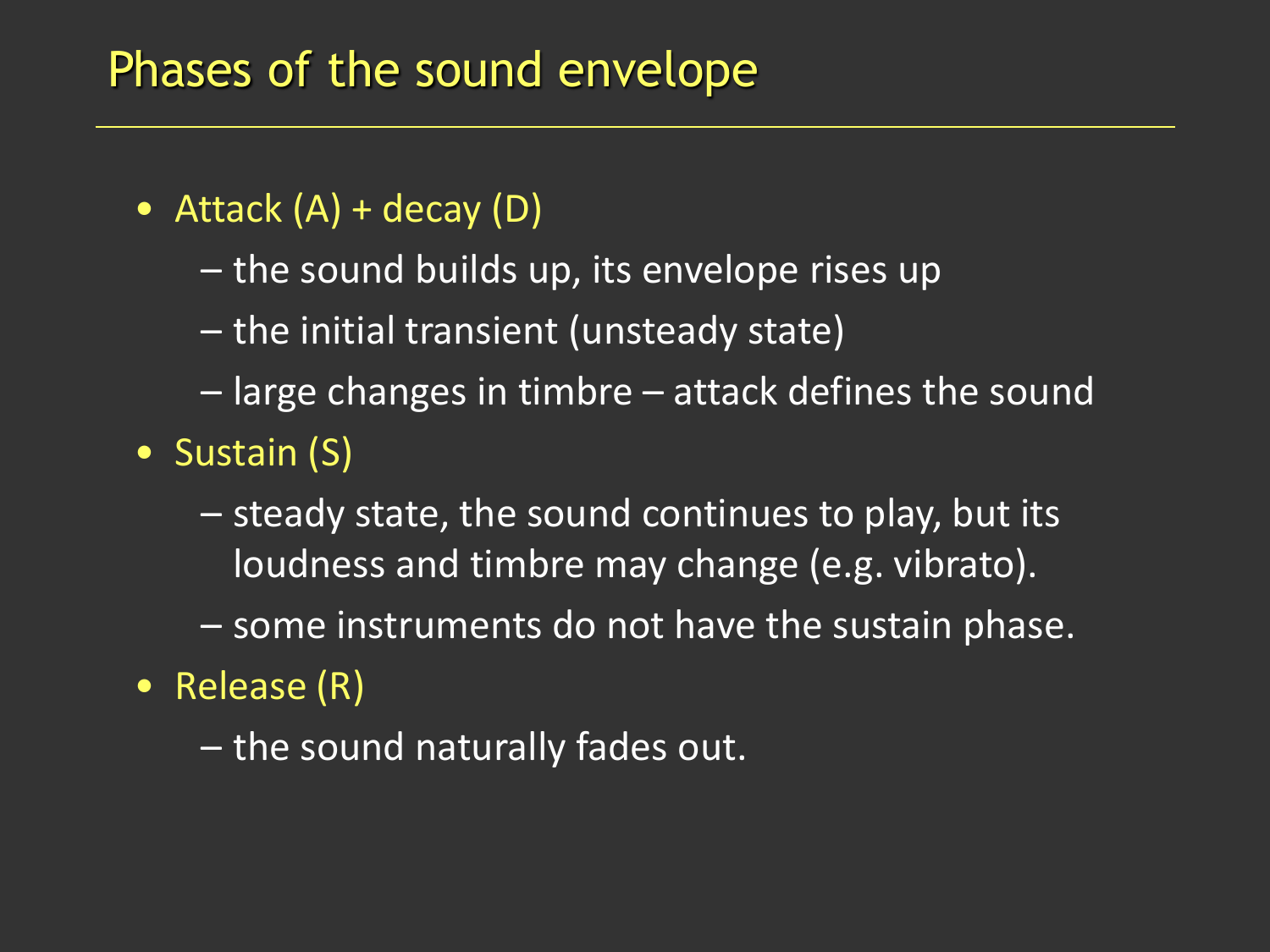### Examples of sound envelope

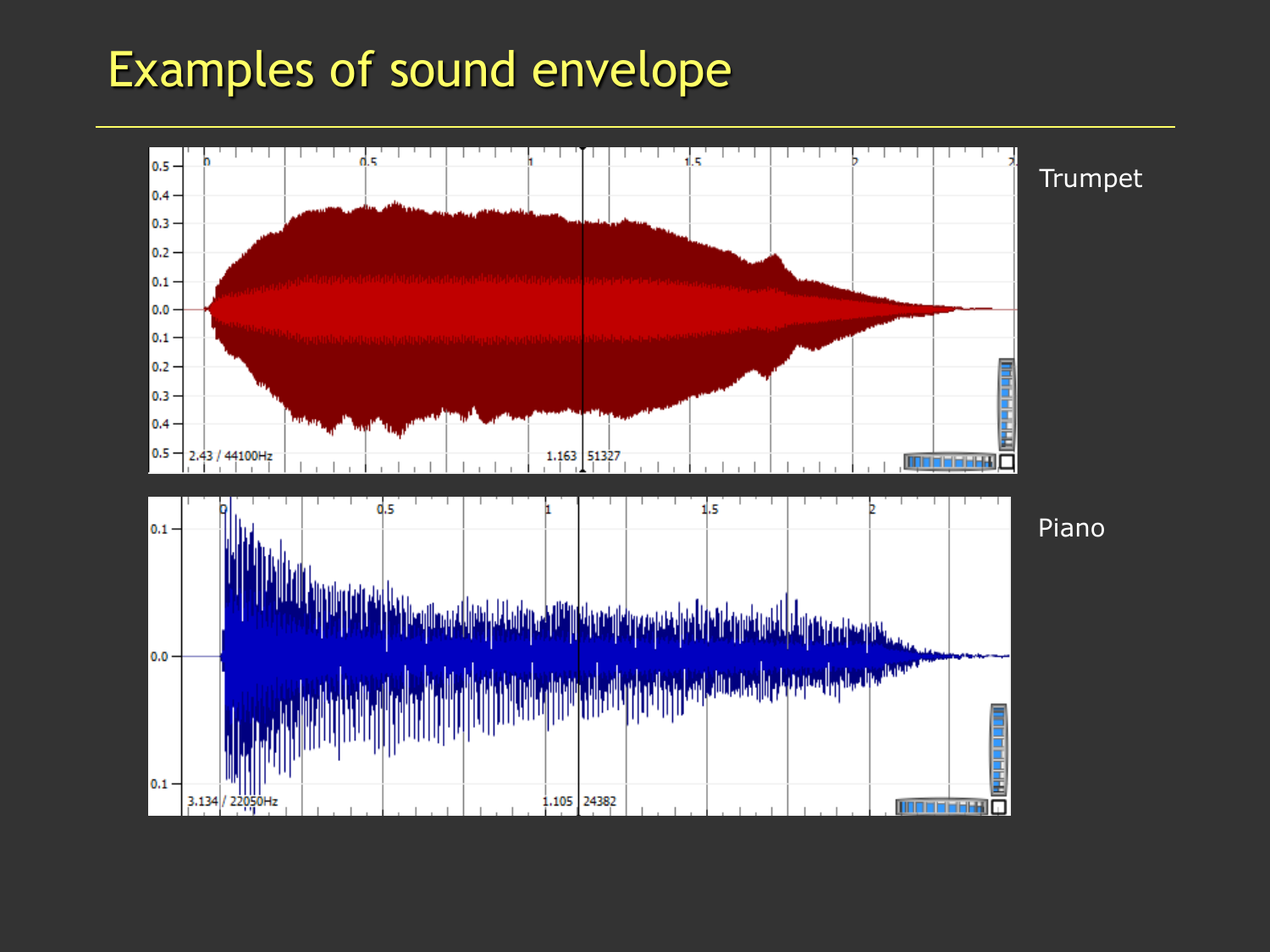### Envelope and the sound

- The shape of envelope depends on the instrument.
- The envelope also changes due to articulation - the way a musician plays on the instrument. For example, picking the guitar string harder shortens the attack and lengthens the release phase.
- How do we create the envelope in a synthesizer?
- Envelope generator creates a control signal - an ADSR envelope.
- This signal is used to control the gain of the output amplifier, so that the loudness changes according to the envelope shape.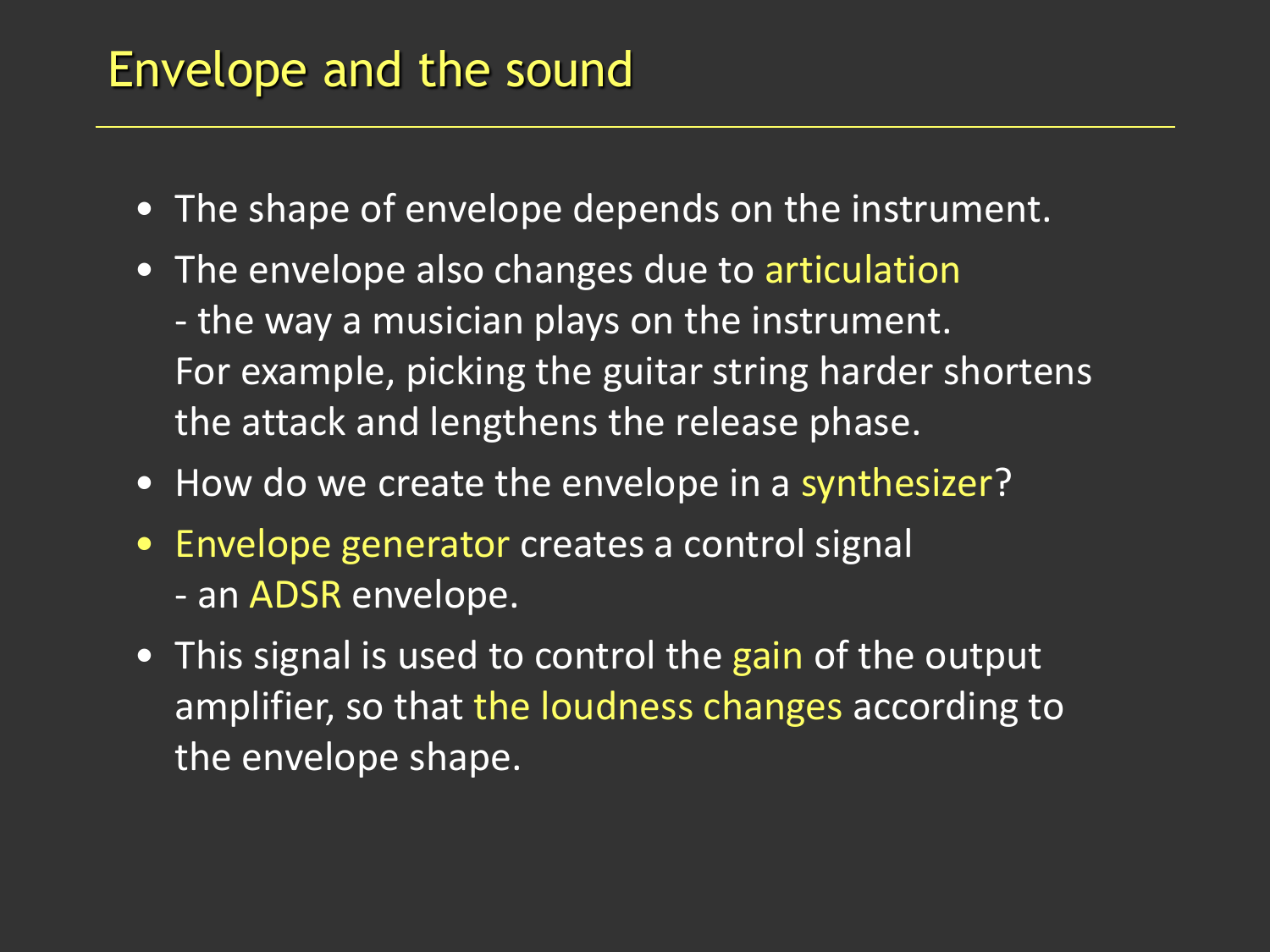Parameters of the classic ADSR envelope:

- A: attack phase duration
- D: decay phase duration
- S: sustain phase level (not duration!)
- **R: release phase duration**

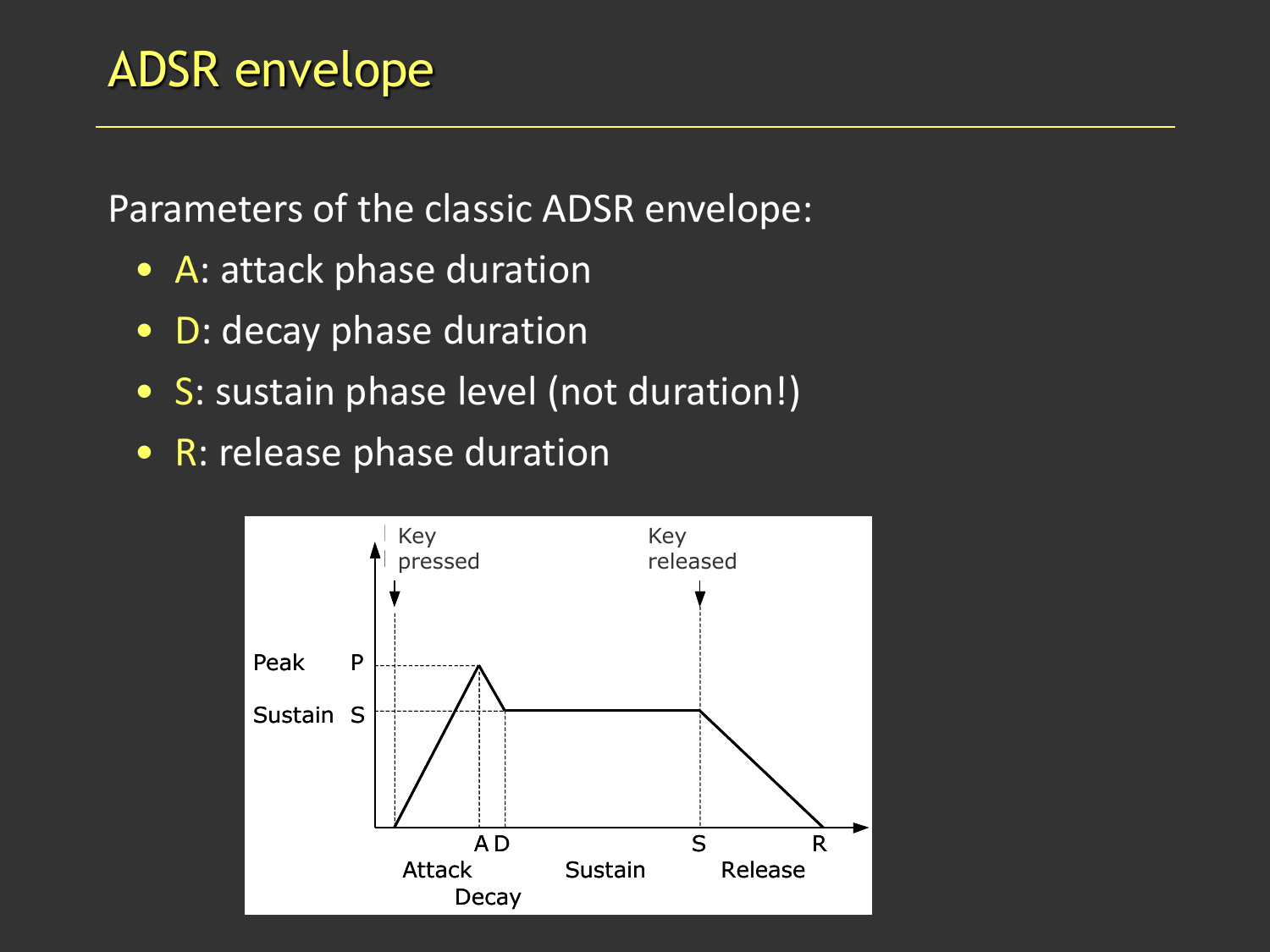# Spectral analysis

- Determining sound properties in the frequency domain.
- Spectrum of the musical sound defines its pitch and timbre.
- Fourier analysis: any periodic signal can be decomposed into a sum of harmonic (sine) tones (partials) with different amplitudes and frequencies.
- How to compute a spectrum:
	- cut a part of the sound (preferably: a period) with a window,
	- compute the Fourier transform (FFT),
	- the result: spectral amplitude vs frequency.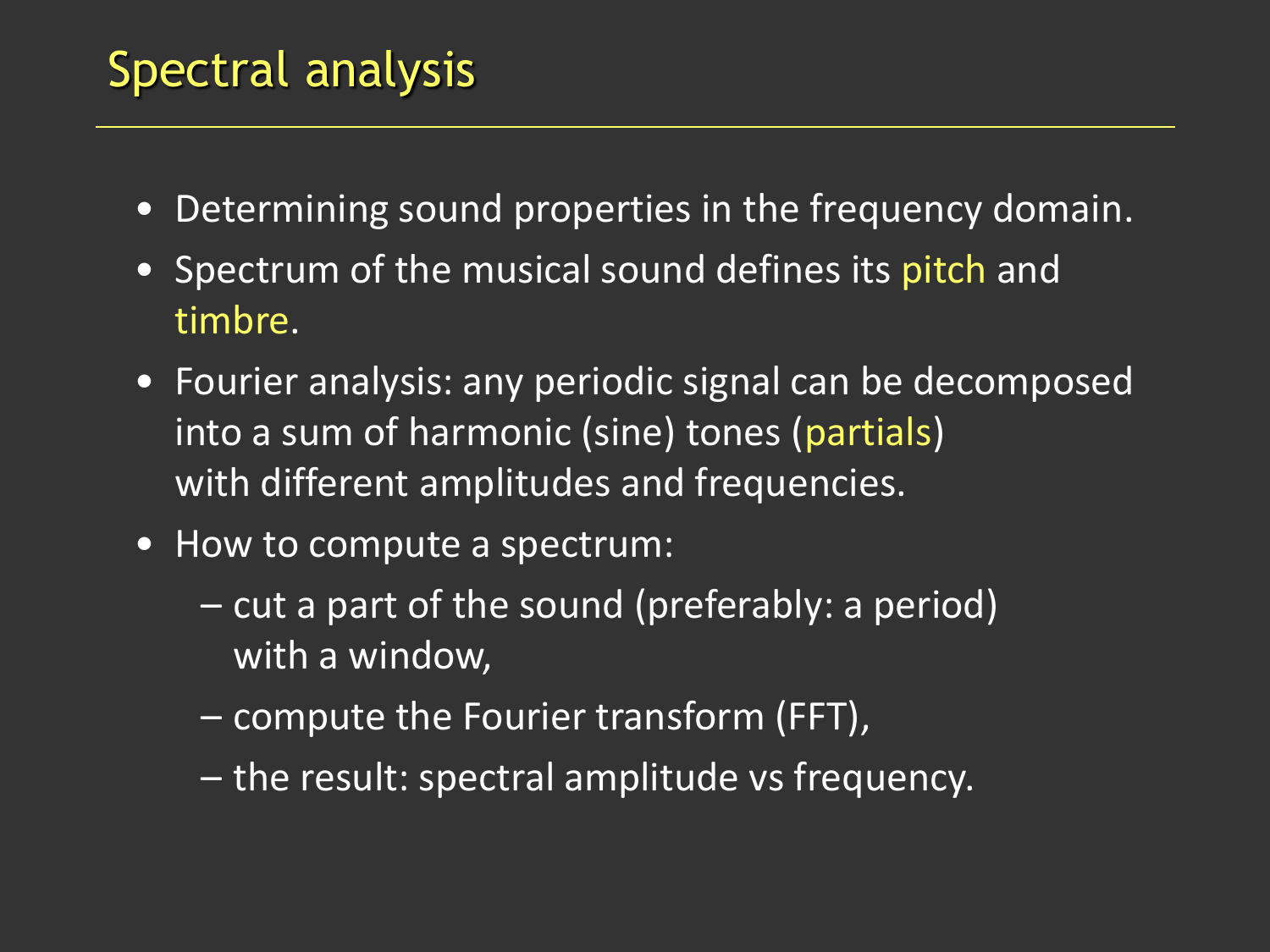### Spectrum of a typical musical sound

#### Spectral amplitude



Frequency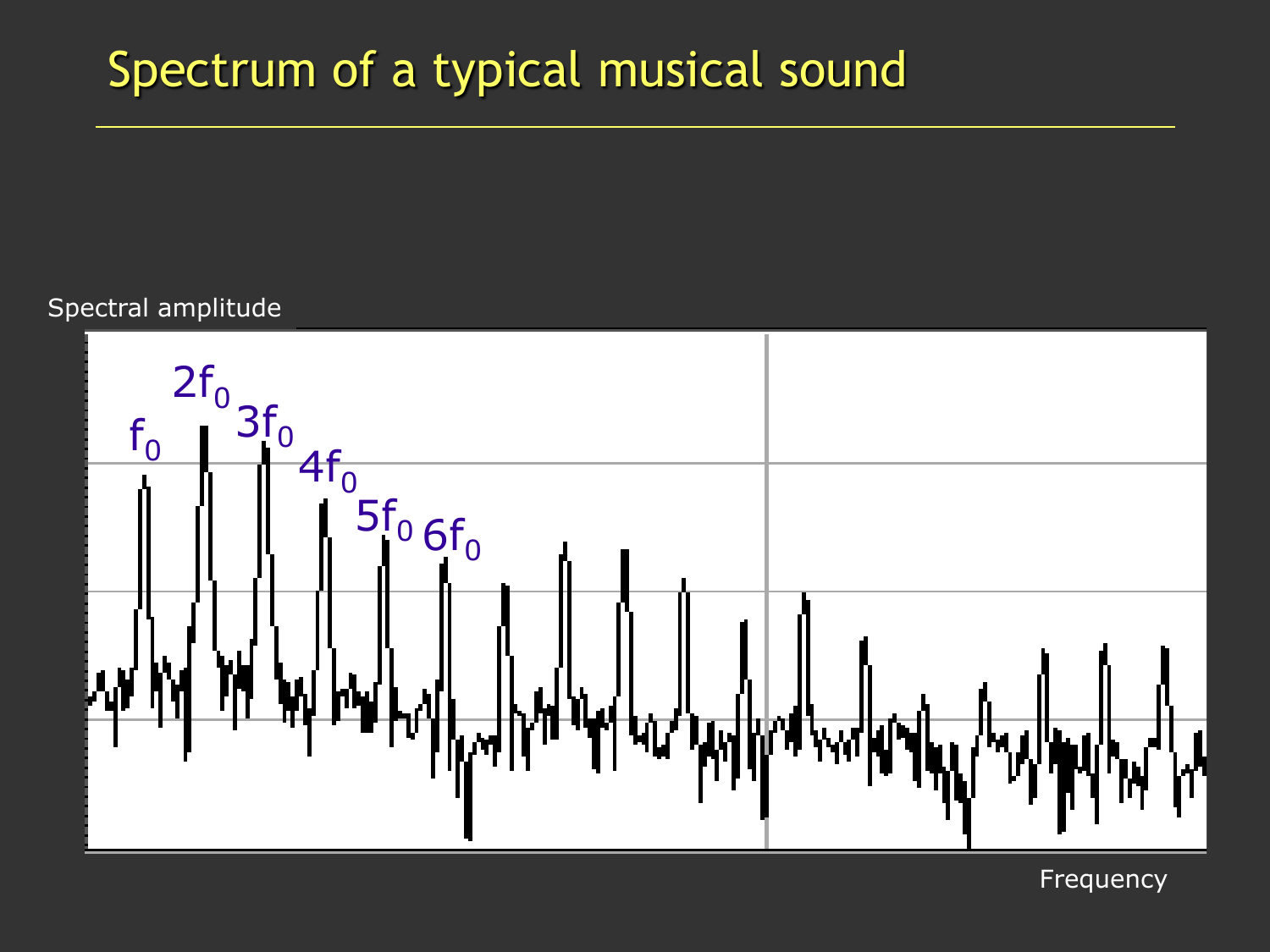What do we observe in the plot?

- The spectrum has peaks strong maxima*.*
- Peaks are placed in equal distances from each other, they form harmonic series.
- The first peak is found at the fundamental frequency of the sound  $(f_{0}).$
- Higher peaks are harmonics: first (2f<sub>0</sub>), second (3f<sub>0</sub>), third (4 $f_{\rm 0}$ ), and so on.
- A spectrum can also contain small non-harmonic peaks and a noise floor.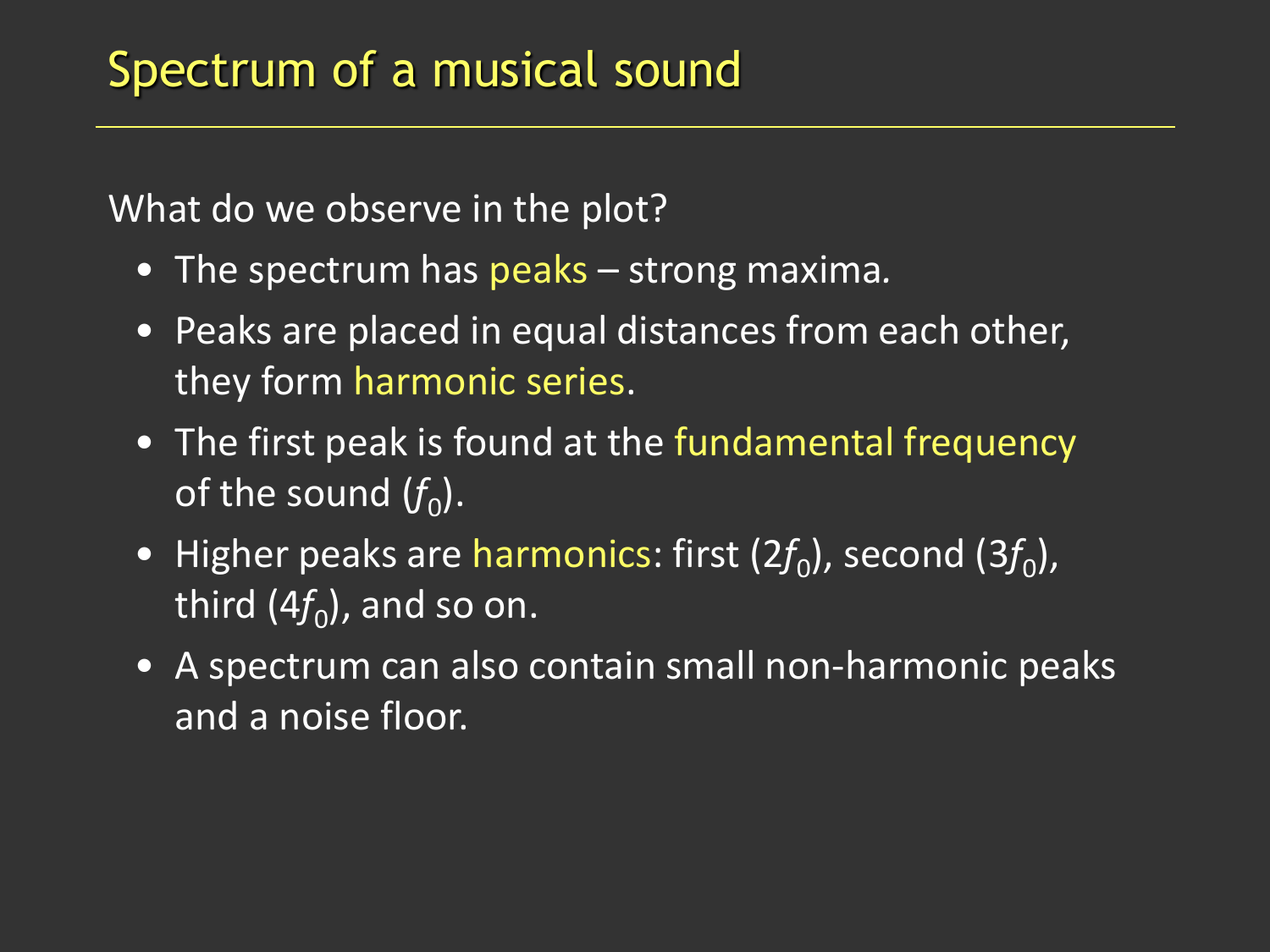Why does the spectrum look like this? Because the sound is composed from standing waves, with different amplitudes.

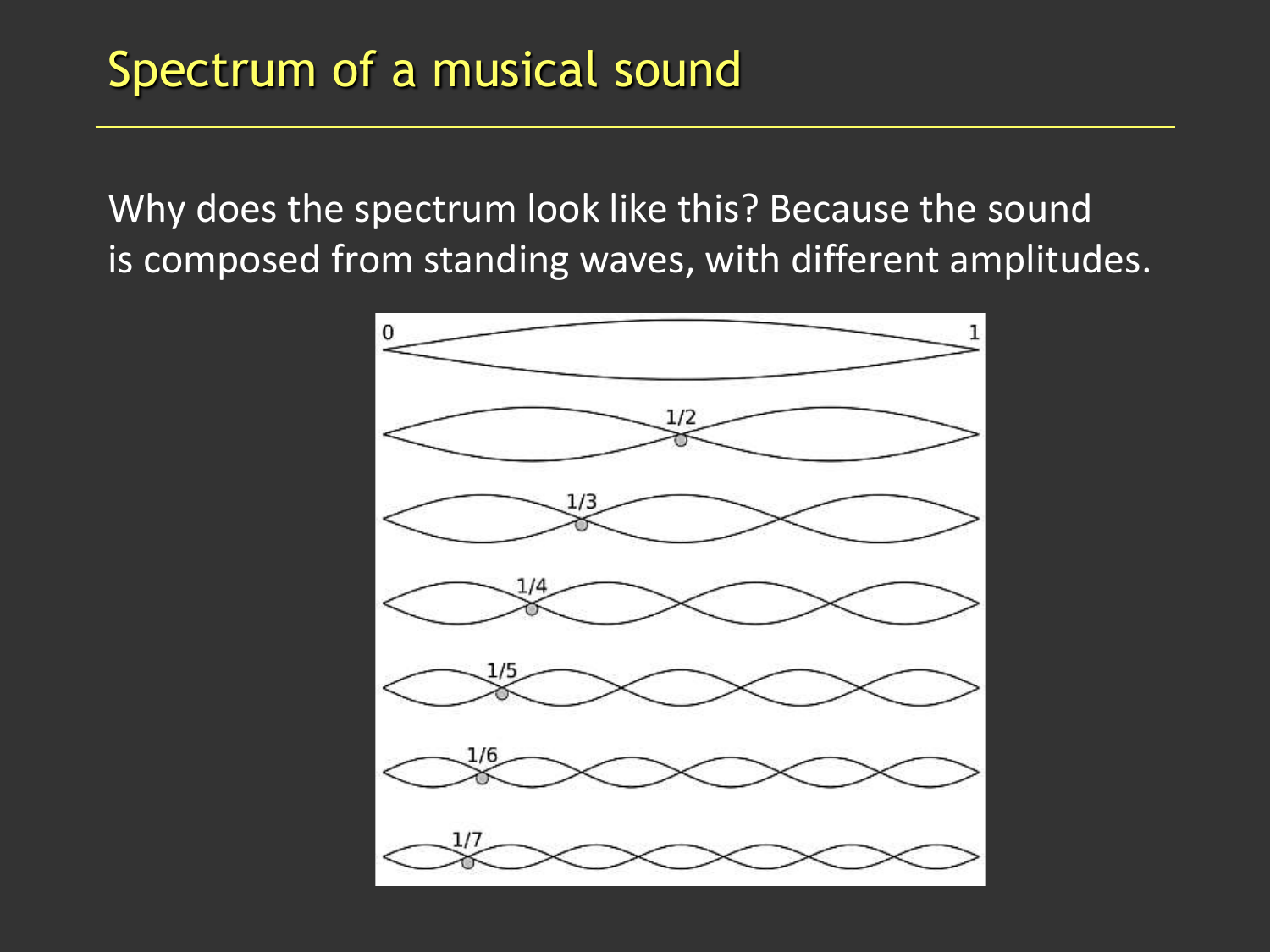# **REMEMBER THIS!!!**

- **The fundamental frequency of a sound defines its pitch.**
- **Structure of all spectral components defines the timbre of the sound.**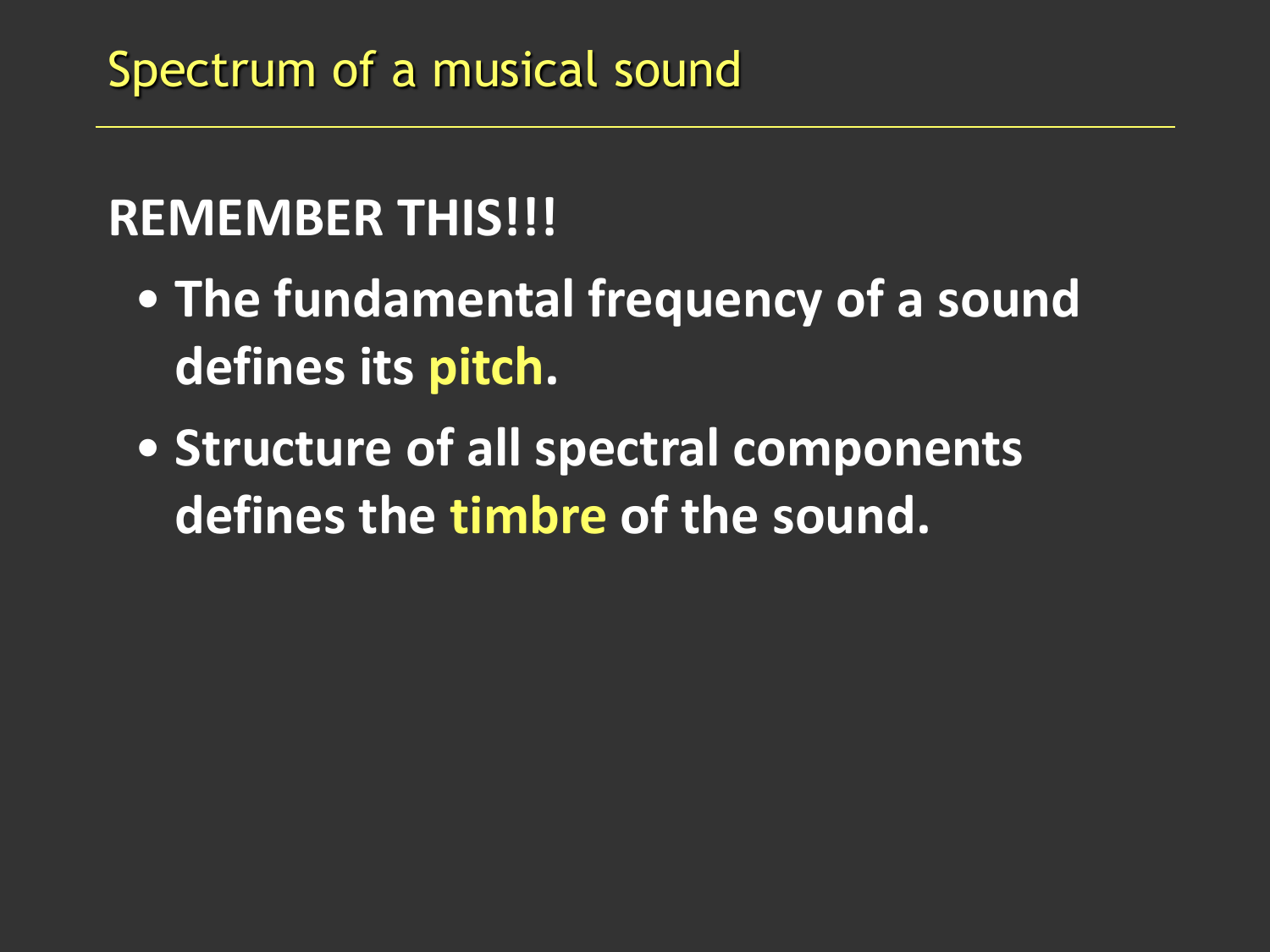It's not that easy in practice.

- Sometimes the first spectral peak is not the fundamental. It has to be the first peak in the harmonic series.
- In some sounds, even peaks (f1, f3, f5, ...) are missing from the spectrum – but it's still a harmonic sound.
- A few bell-like instruments produce inharmonic sounds.
- Most percussive sounds have a noise-like spectrum; there are no peaks, so no fundamental frequency and therefore, no pitch.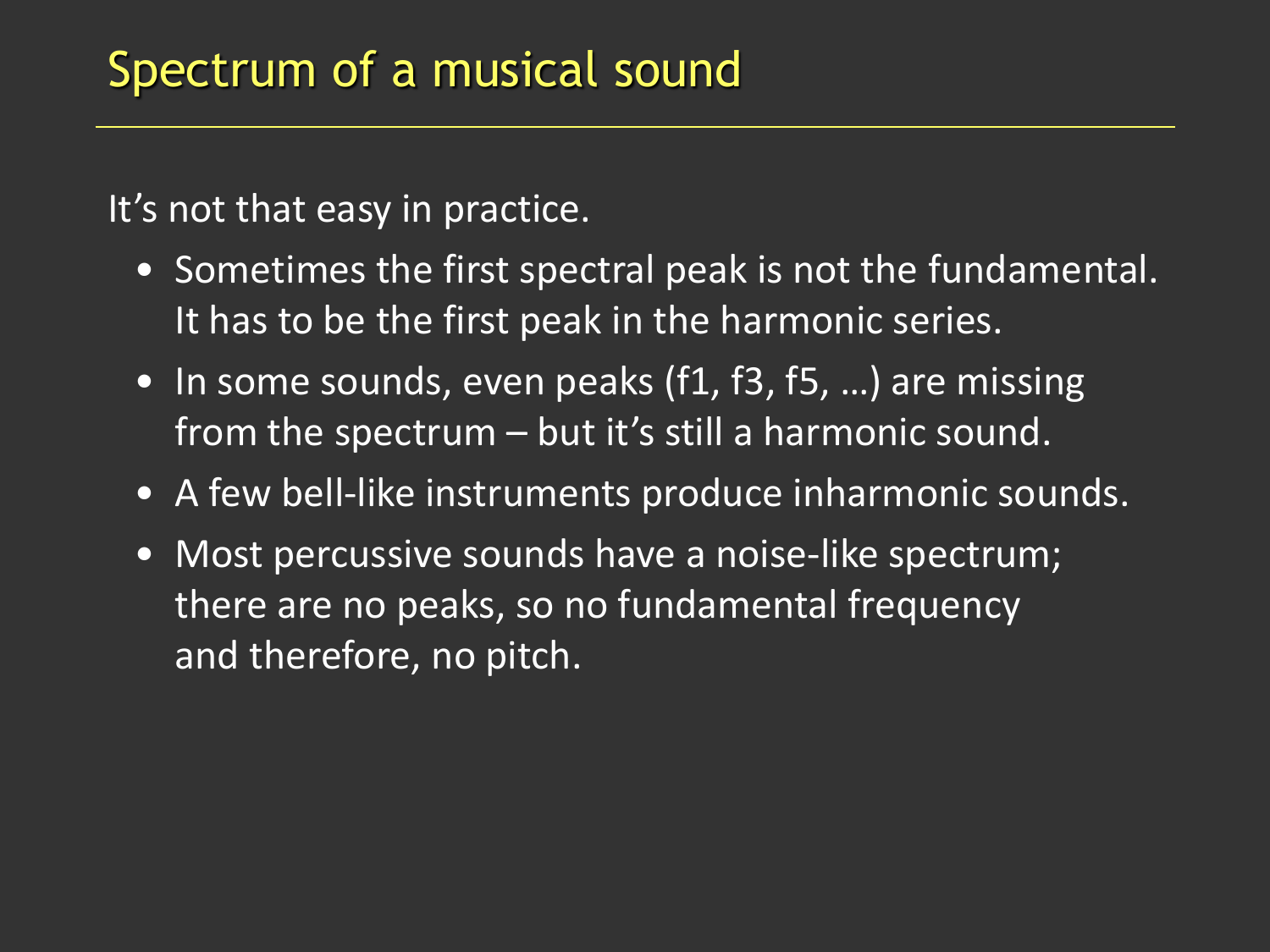### Percussive sounds

- Most percussive sounds have undefined pitch, they cannot be positioned on a musical scale.
- They usually are a band-limited noise with a specific envelope (very short attack, no sustain, long release).
- Depending on the spectral structure, we can say that the sound is higher or lower.
- But we cannot define a pitch (e.g. A1), because there is no fundamental frequency.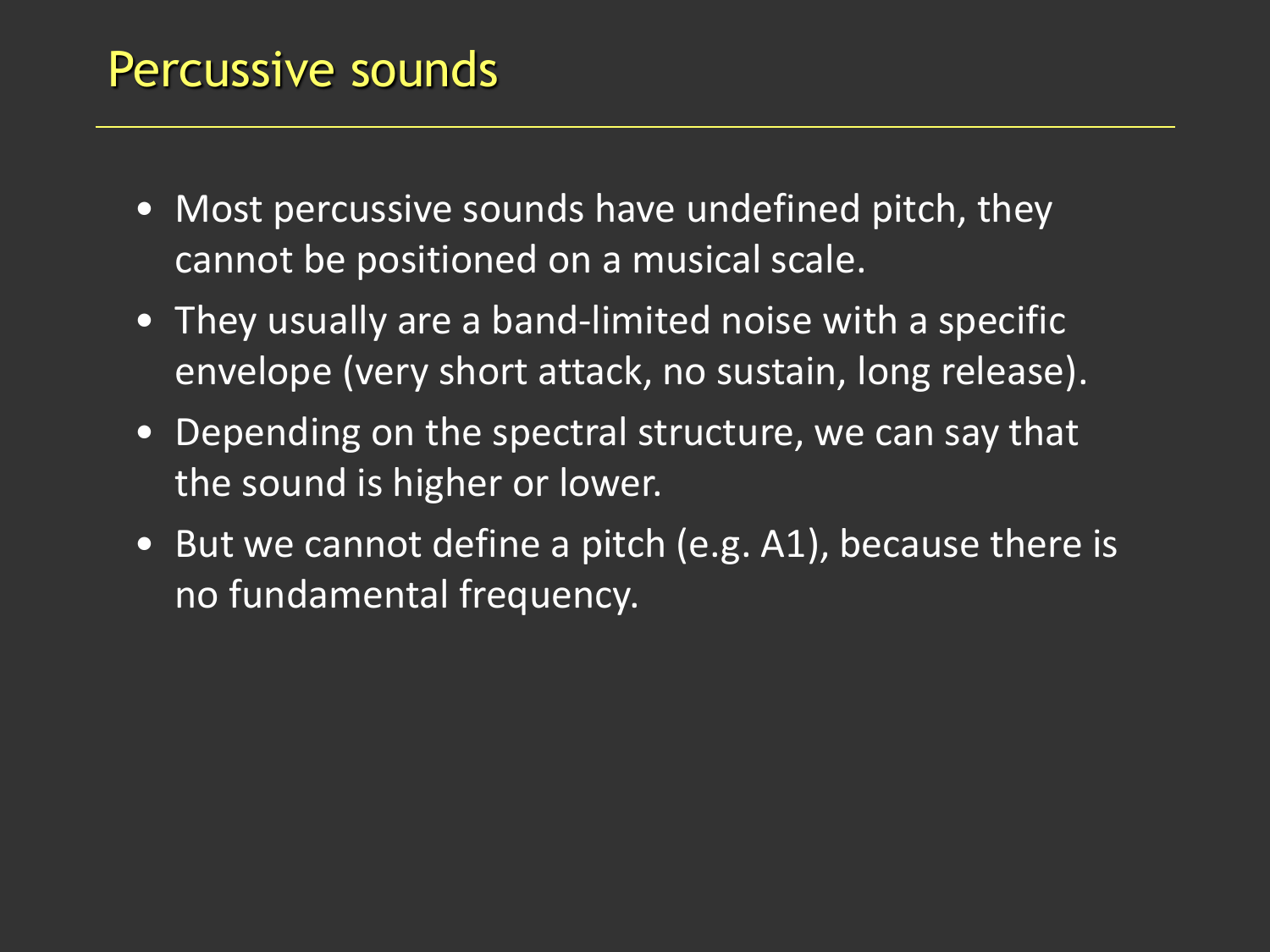#### Synthetic percussive sounds are created by filtering a wideband noise and adding an envelope (very easy to do).

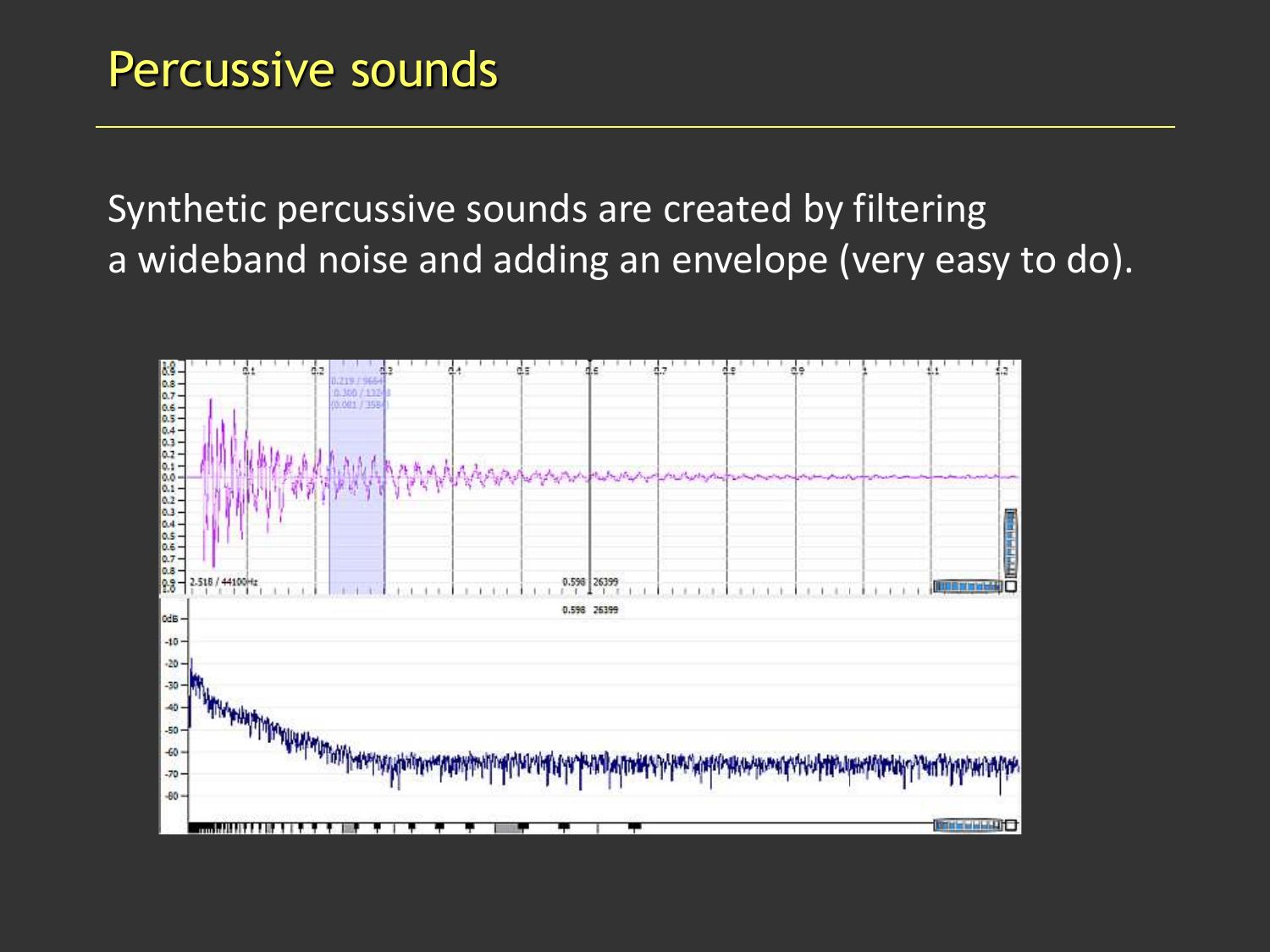### Describing a sound

- Low / high:
	- describes a pitch position on a musical scale,
	- does not depend on a timbre.
- Dark / bright:
	- describes a timbre
	- higher bandwidth (larger number of partials) means that the sound is brighter
	- does not depend on the pitch.
- Quiet / loud:
	- depends only on the amplitude.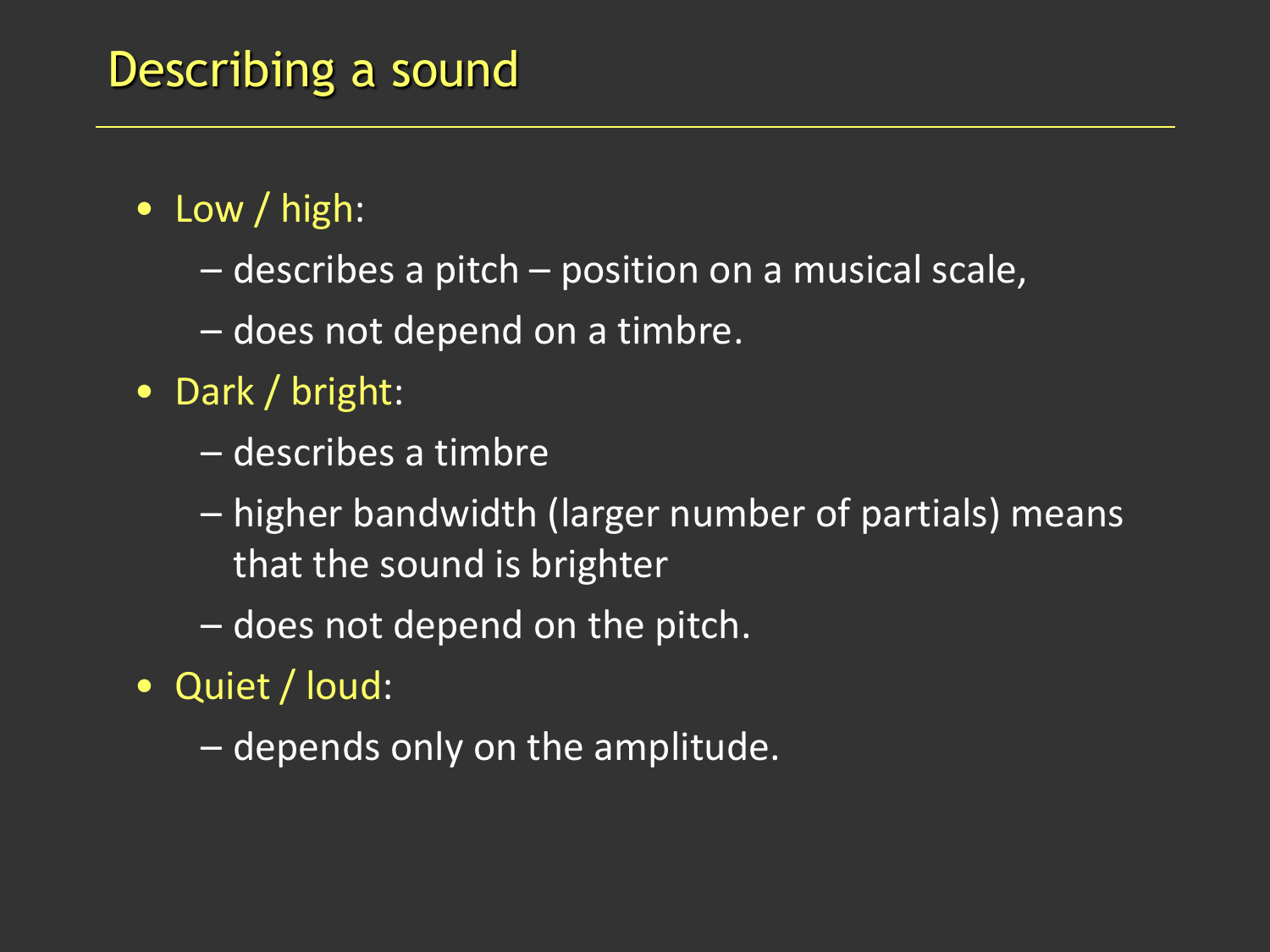### Additive synthesis

- We already know that a harmonic sound may be decomposed into partials.
- This process can be reversed: we can sum partials:
	- with frequencies in a harmonic order defined by a fundamental,
	- with amplitudes selected in order to obtain the desired spectral shape.
- This is the additive sound synthesis (from Latin: *additio*).
- This method was rarely used in commercial synthesizers.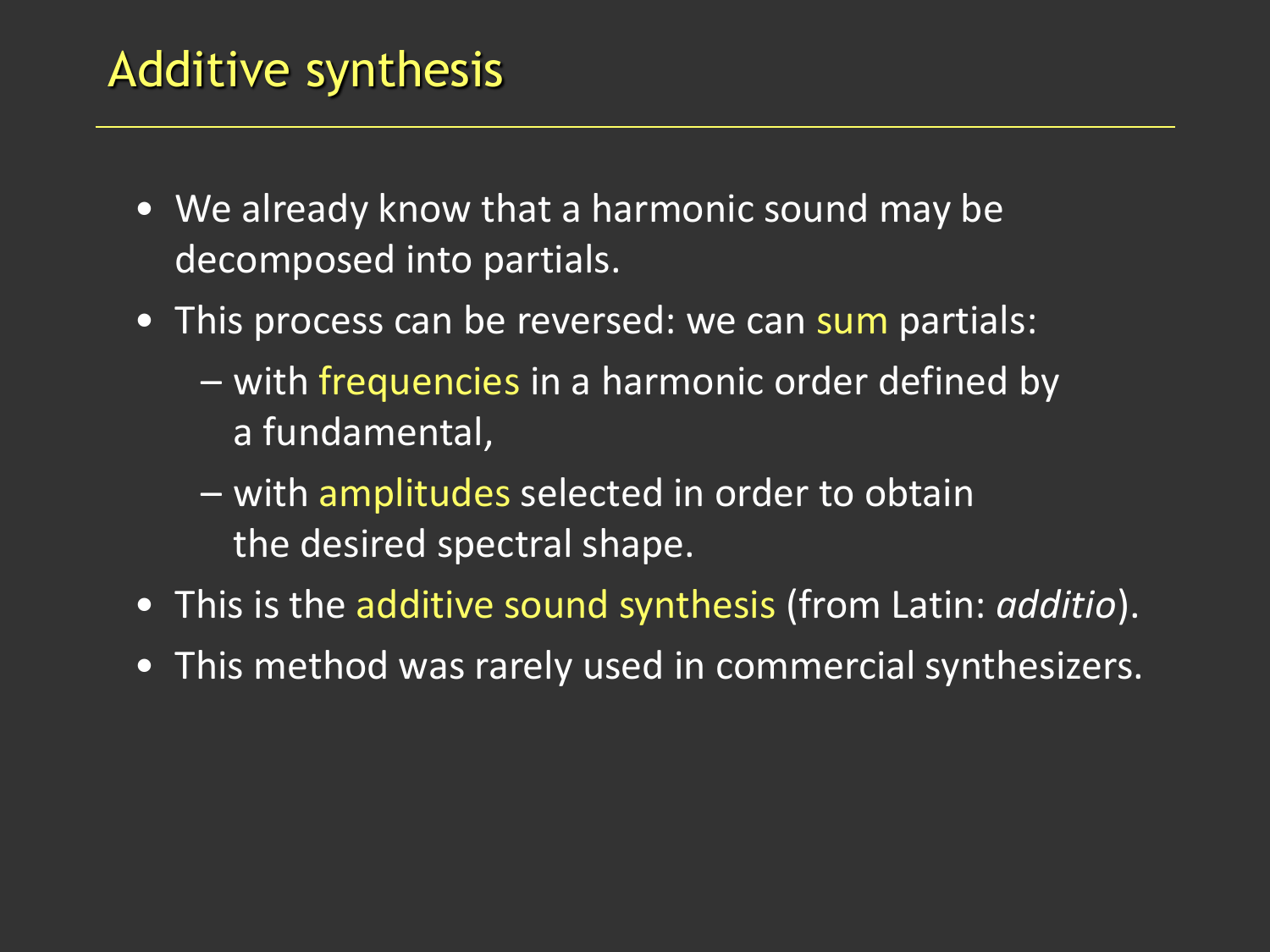### Spectral changes in musical sounds

- The example of a spectrum presented earlier was captured at an arbitral moment.
- If the spectrum remains the same for the whole sound duration, the sound is dull, dead, uninteresting.
- The spectrum (and hence the timbre) of musical instruments sounds is variable, dynamic.
- Articulation (the way a musician plays the instrument) has a very large impact on the timbre changes, especially in the attack phase.
- In order to get alive, interesting sounds, we need to introduce the timbre changes into the synthesis process.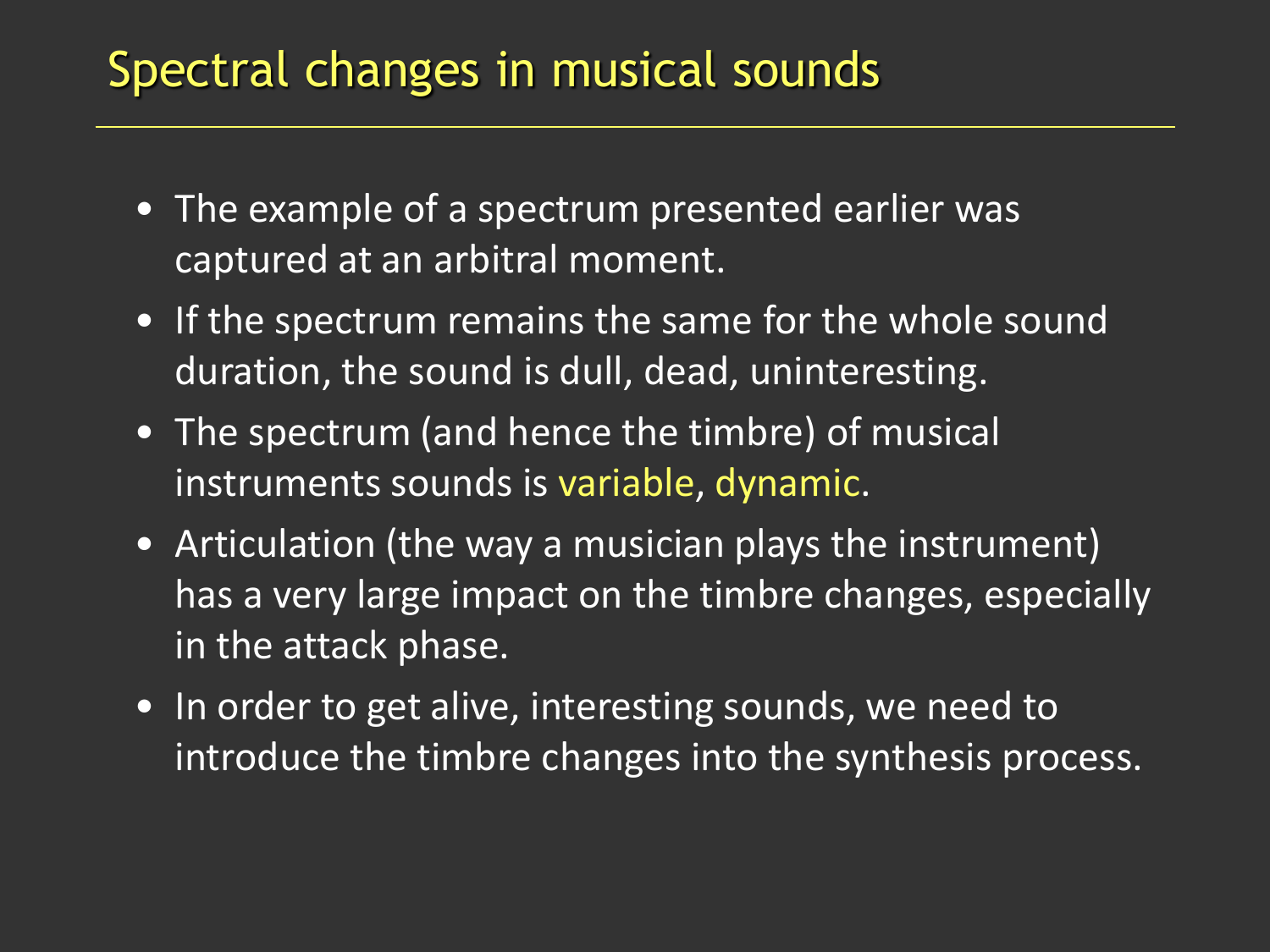### Waterfall spectrum plot

#### Observe how the partials change in time.



file ctptf4.an trumpet f4 mf base freq = 349.00 Hz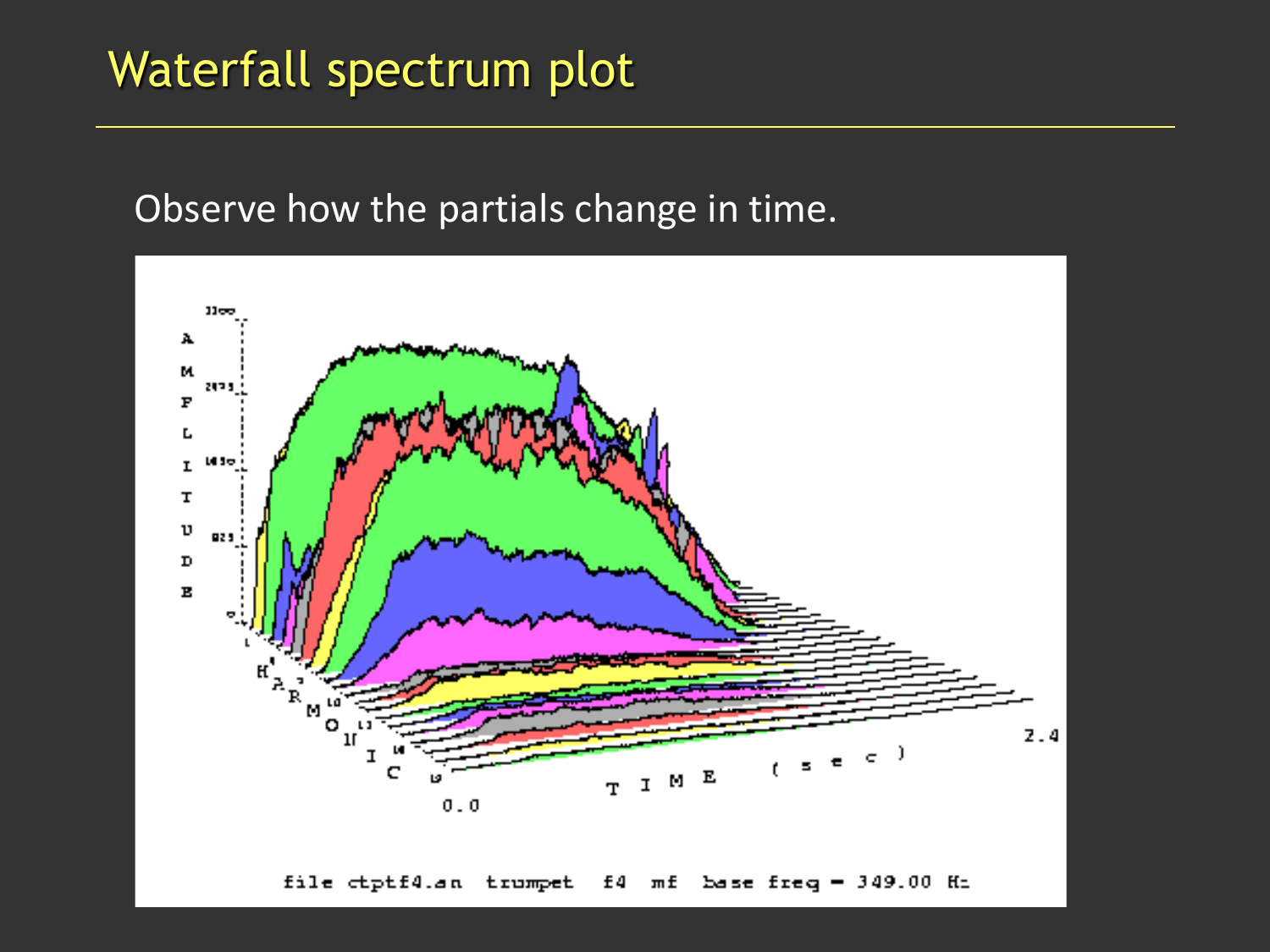### Spectrogram – a plot of spectral changes

#### 3D plot: time vs. frequency vs. spectral amplitude (color)

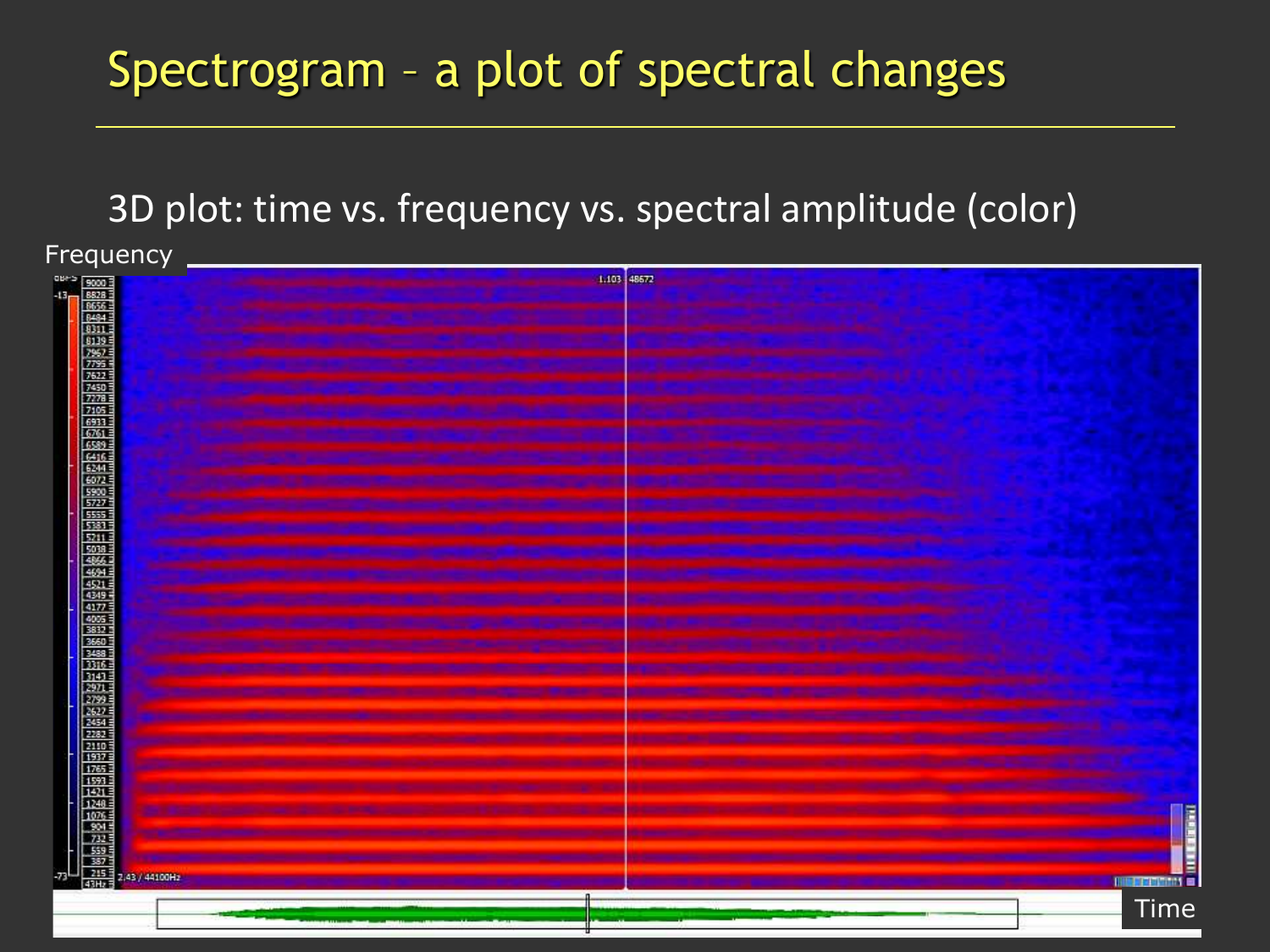### Describing the sound, Part Two

- Alive, warm, dynamic sound:
	- the sound changes as it plays,
	- changes in timbre, pitch (e.g. vibrato), loudness,
	- analogue oscillators were not perfect, but they introduced a desired variability in sounds.
- Dead, cold, static, "synthetic" sound:
	- no changes as the sound plays,
	- digital oscillators the sound remains the same,
	- dull, boring results,
	- in order to make the synthetic sounds more alive, we need a modulation.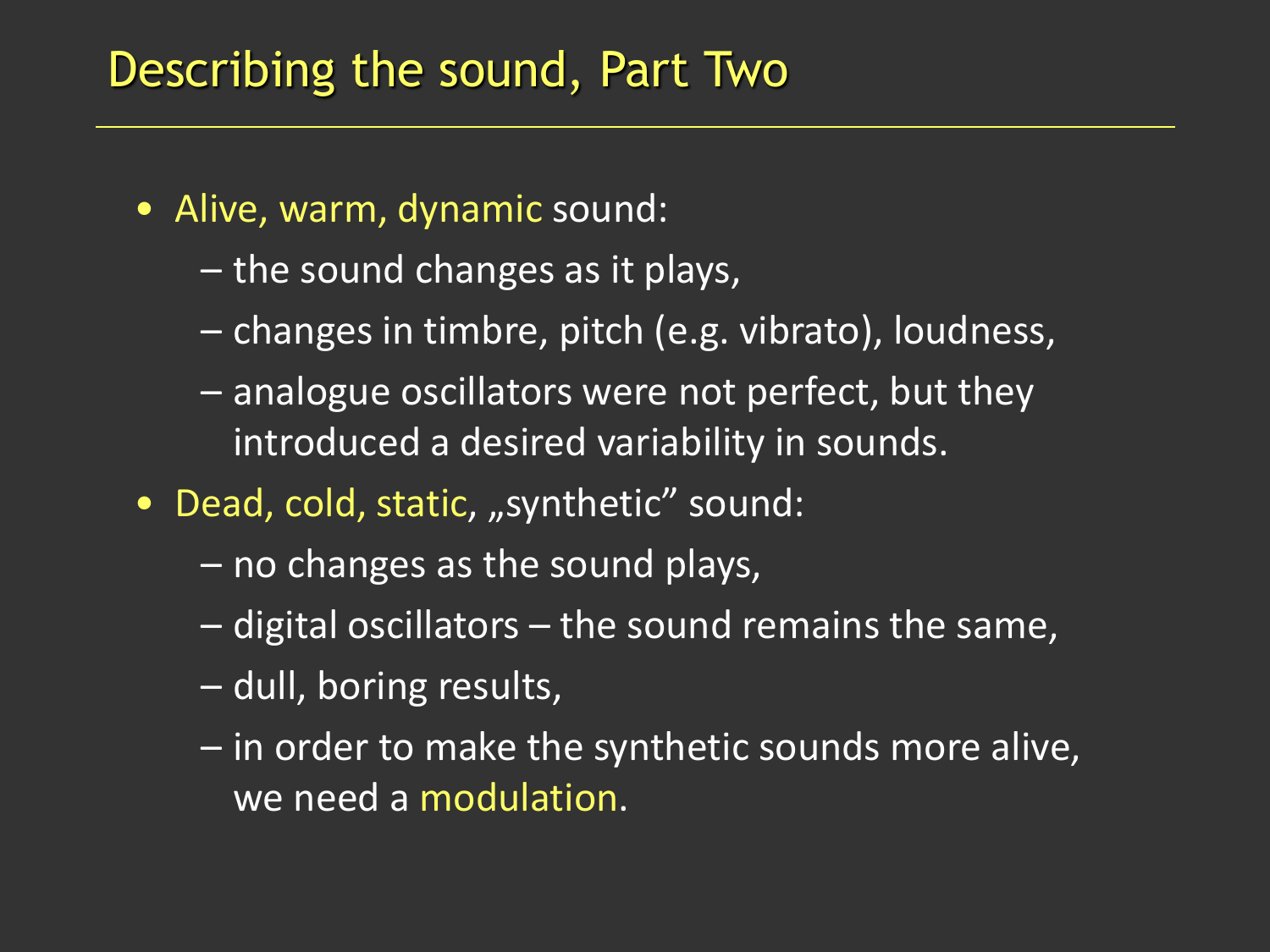So, why two musical instruments produce sounds with different timbre, while their pitch is the same?

- Different envelopes.
- Different spectral structure.
- Different changes in spectrum, especially during the attack phase.

How to produce synthetic sounds with different timbre?

- Set the desired envelope (easy).
- Shape the static spectrum (easy).
- Ensure spectral changes in time, so that the sound is alive (this is much more difficult).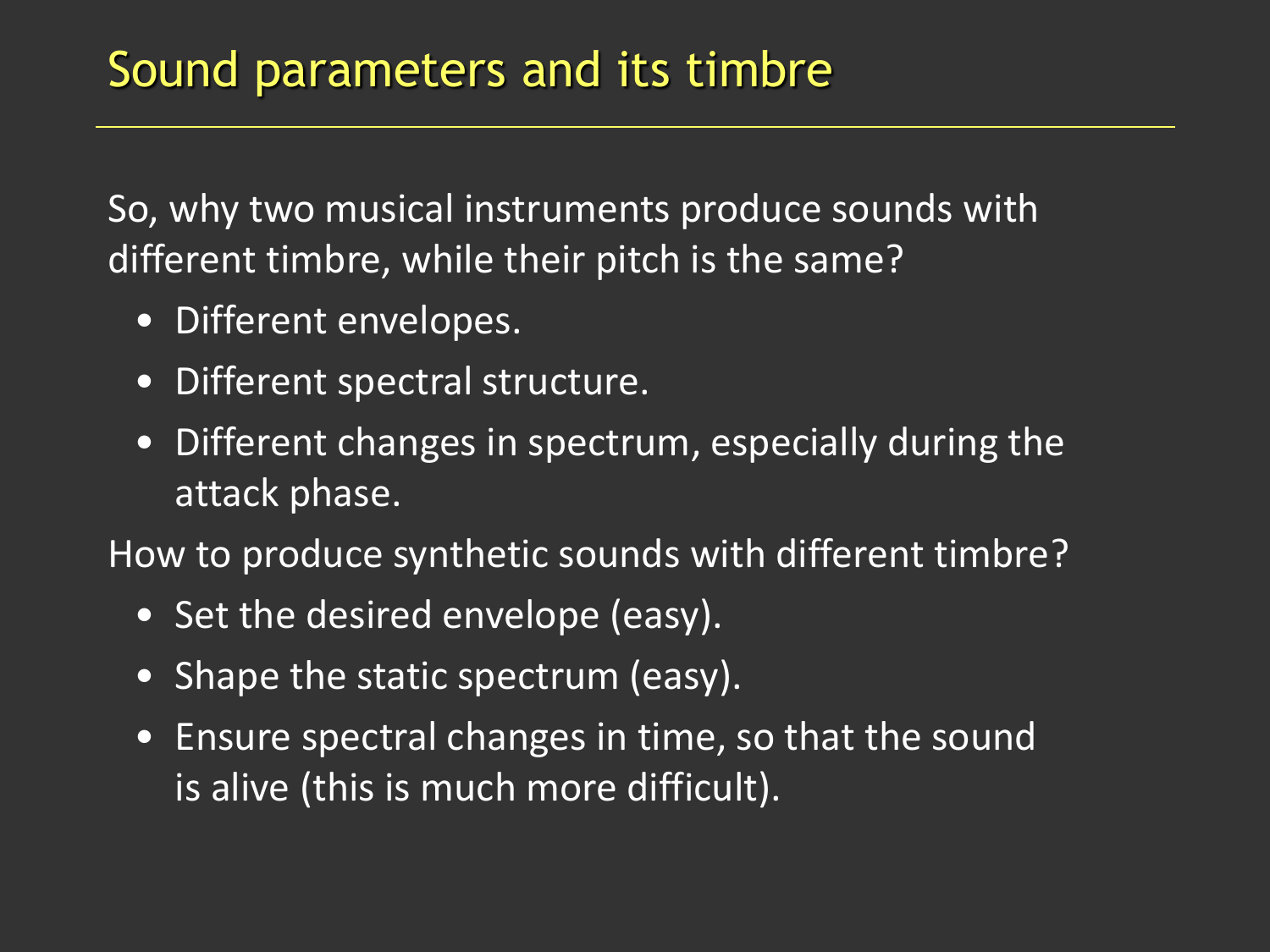Back to the additive synthesis: how do we introduce dynamic spectral changes? The parameters can't be constant, they must be a function of time. We need to control:

- amplitude of each partial: *A<sup>k</sup>* (*t*)
- frequency deviation (from the harmonic frequencies) of each partial:  $\Delta f_k(t)$

If you \*really\* need a formula:

$$
y(n) = \sum_{k=1}^{M} A_k(n) \sin(2\pi n (k \cdot f_0 + \Delta f_k(n)))
$$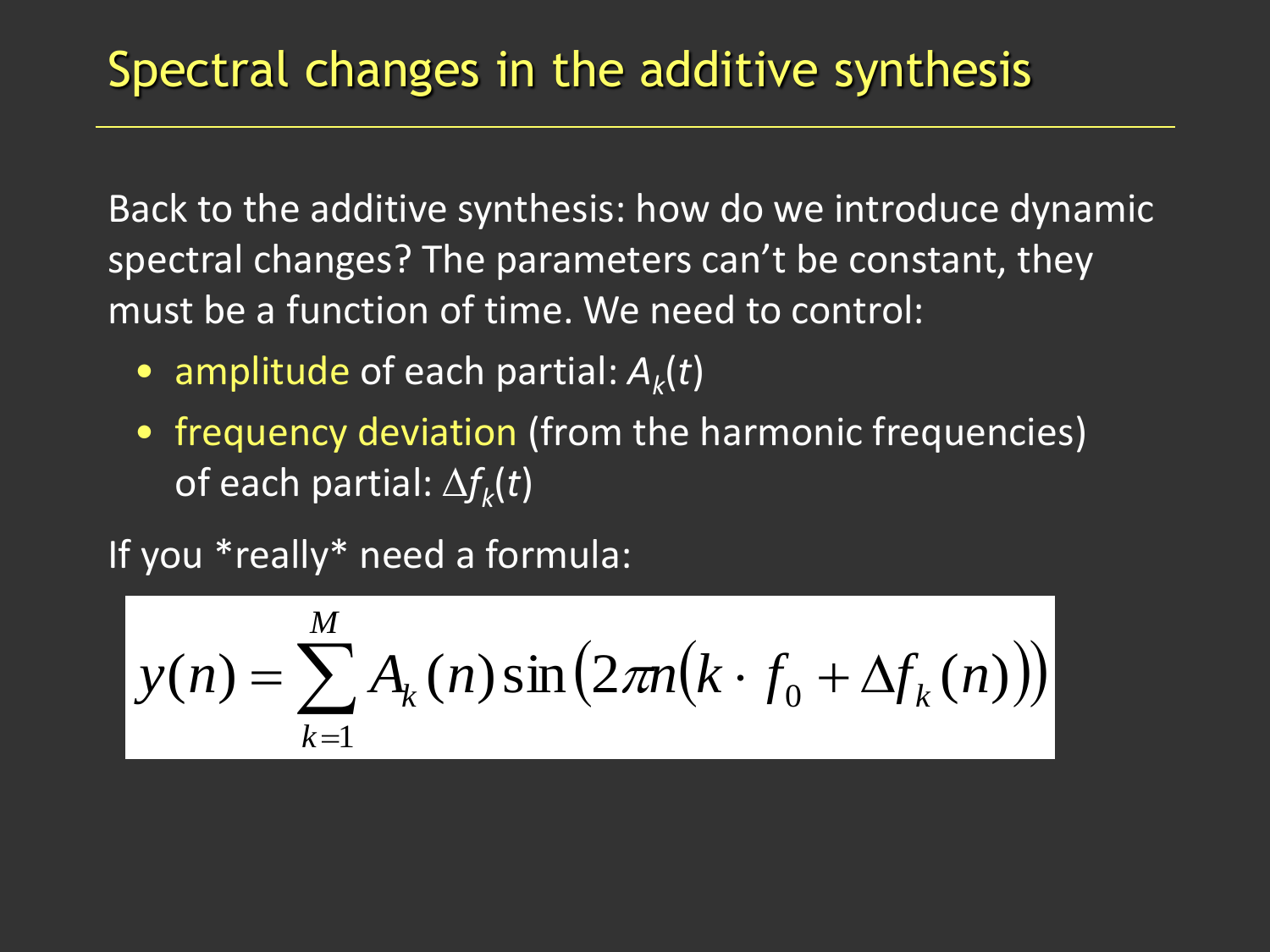### A block diagram of additive synthesis



The easiest synthesis you can imagine.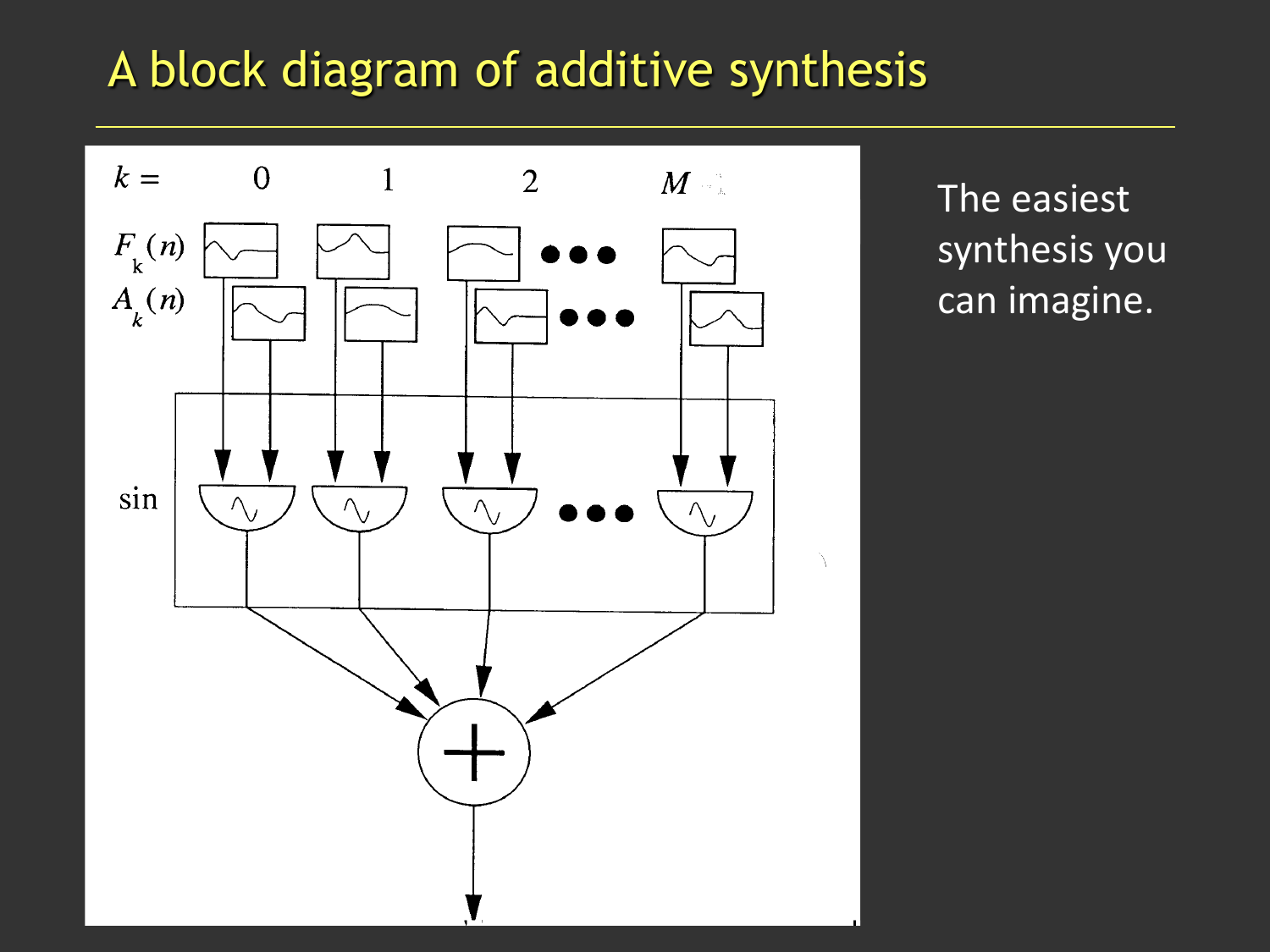How do we create the control functions?

- They can be created "by hand". Fairlight tried this, it didn't work (too cumbersome).
- We can extract the parameters from the analysis of recorded musical sounds.
- We can then build a sound by the additive resynthesis.
- Instead of generating and summing the partials, we can use IFFT (inverse Fourier transform), it's easier.
- In practice, samplers do (almost) the same thing much easier.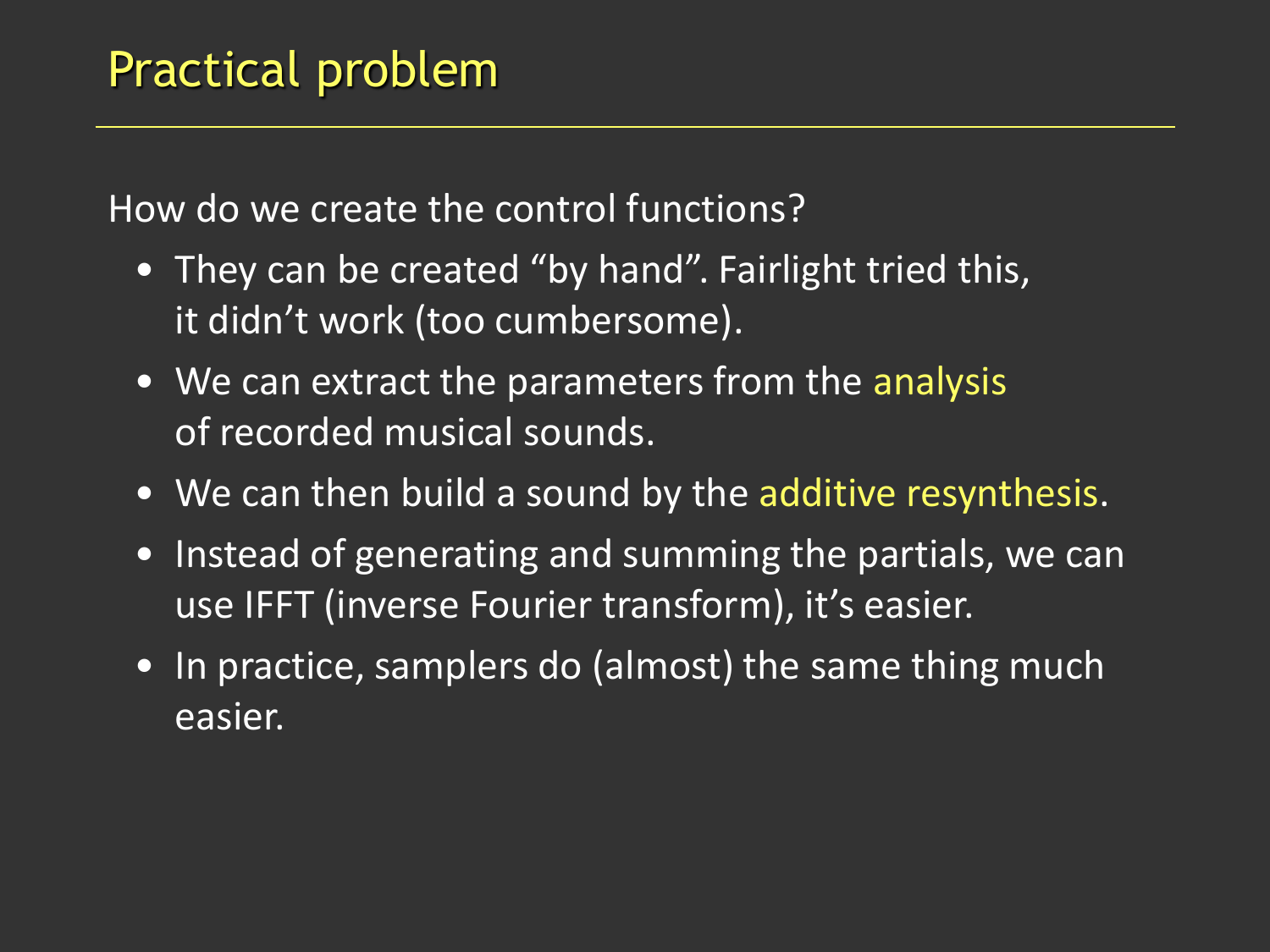### PV analysis

- PV phase vocoder analysis
- A bank of narrowband filters tuned to the harmonic frequencies.
- The filters measure energy in each band and produce the control functions.
- This method is inaccurate and coarse, the results are not very good sounding.
- We need to know the fundamental frequency.
- This method fails if the partials go outside their band, especially in the attack phase.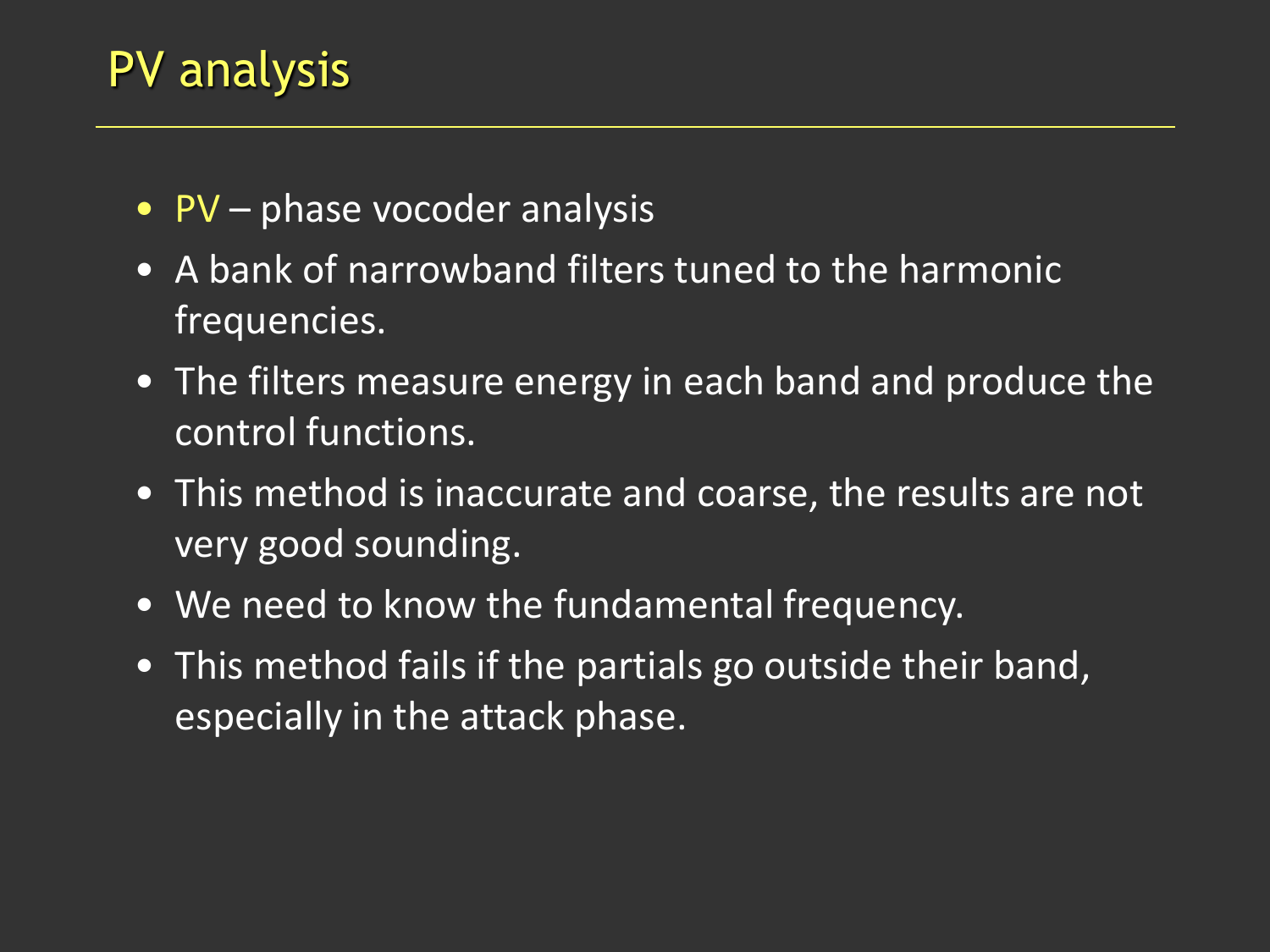# PV analysis

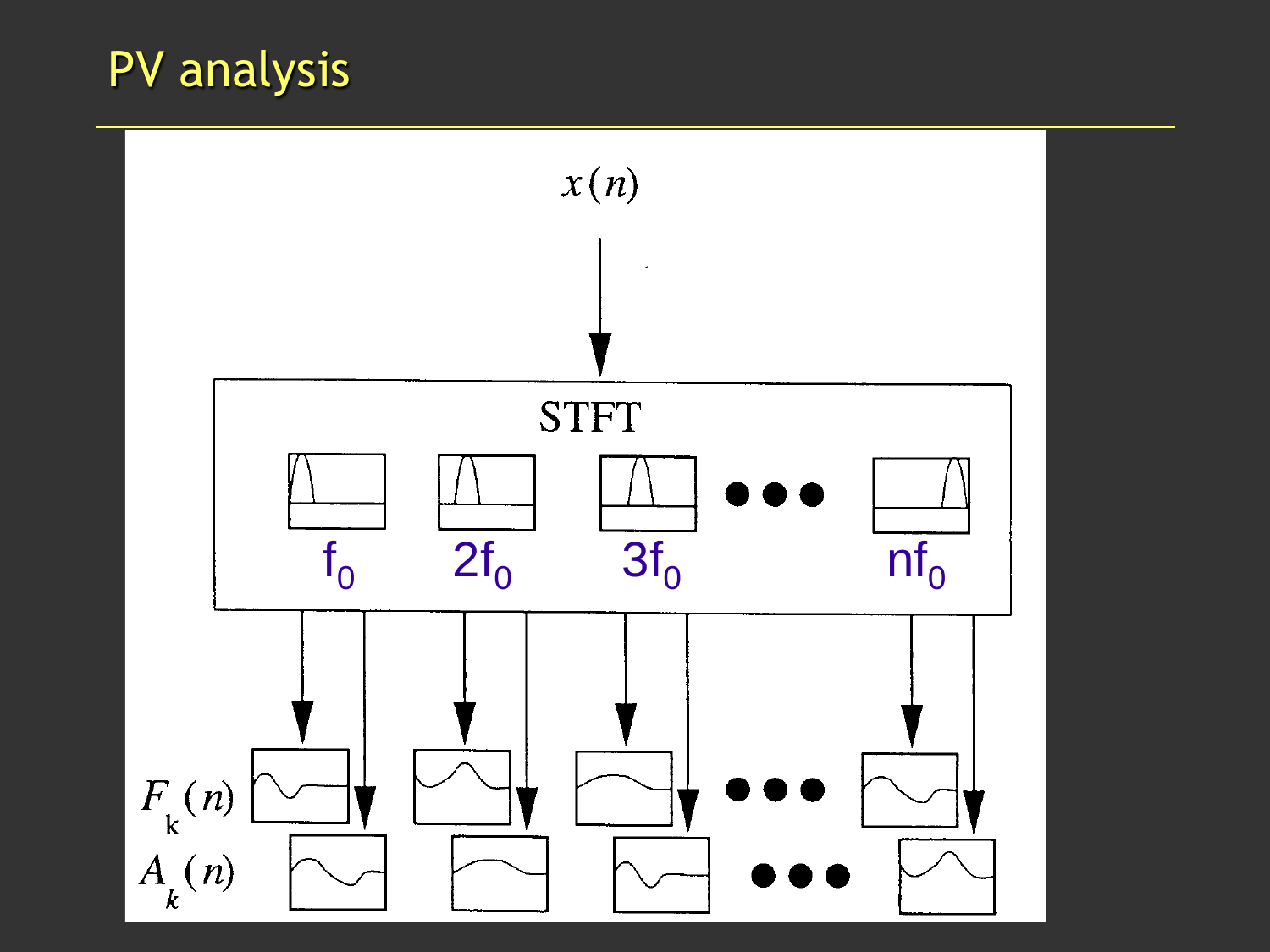MQ – an analysis method proposed by McAulay & Quatieri

- Digital FFT analysis in short signal frames.
- Local spectral maxima are found in each frame.
- Maxima that occur in the consecutive frames form spectral paths.
- Paths with sufficient duration and level are selected as the control functions.
- Sound resynthesis by IFFT.
- This method is much more accurate than PV.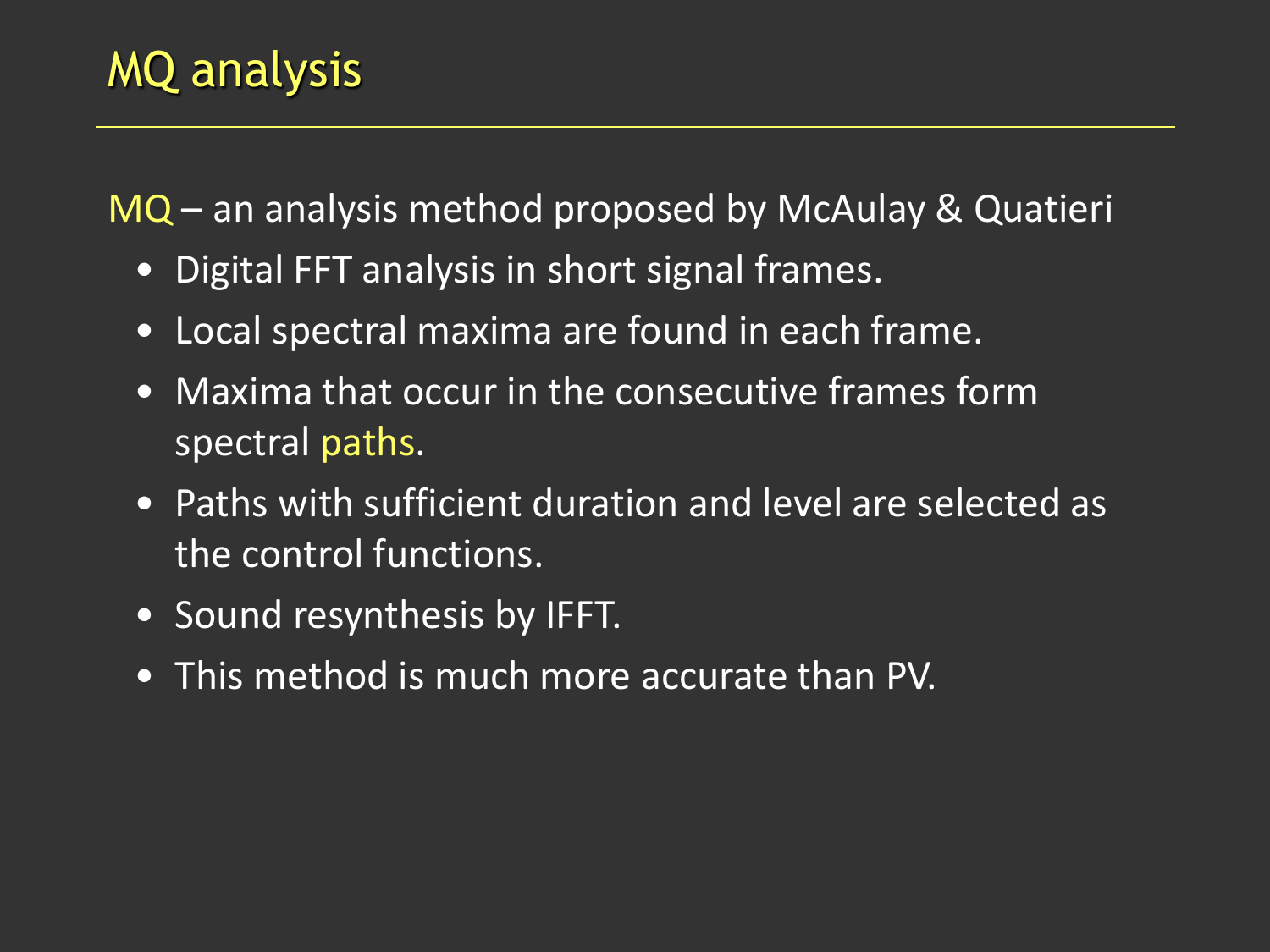# MQ analysis

#### The analysis result  $-$  the extracted paths

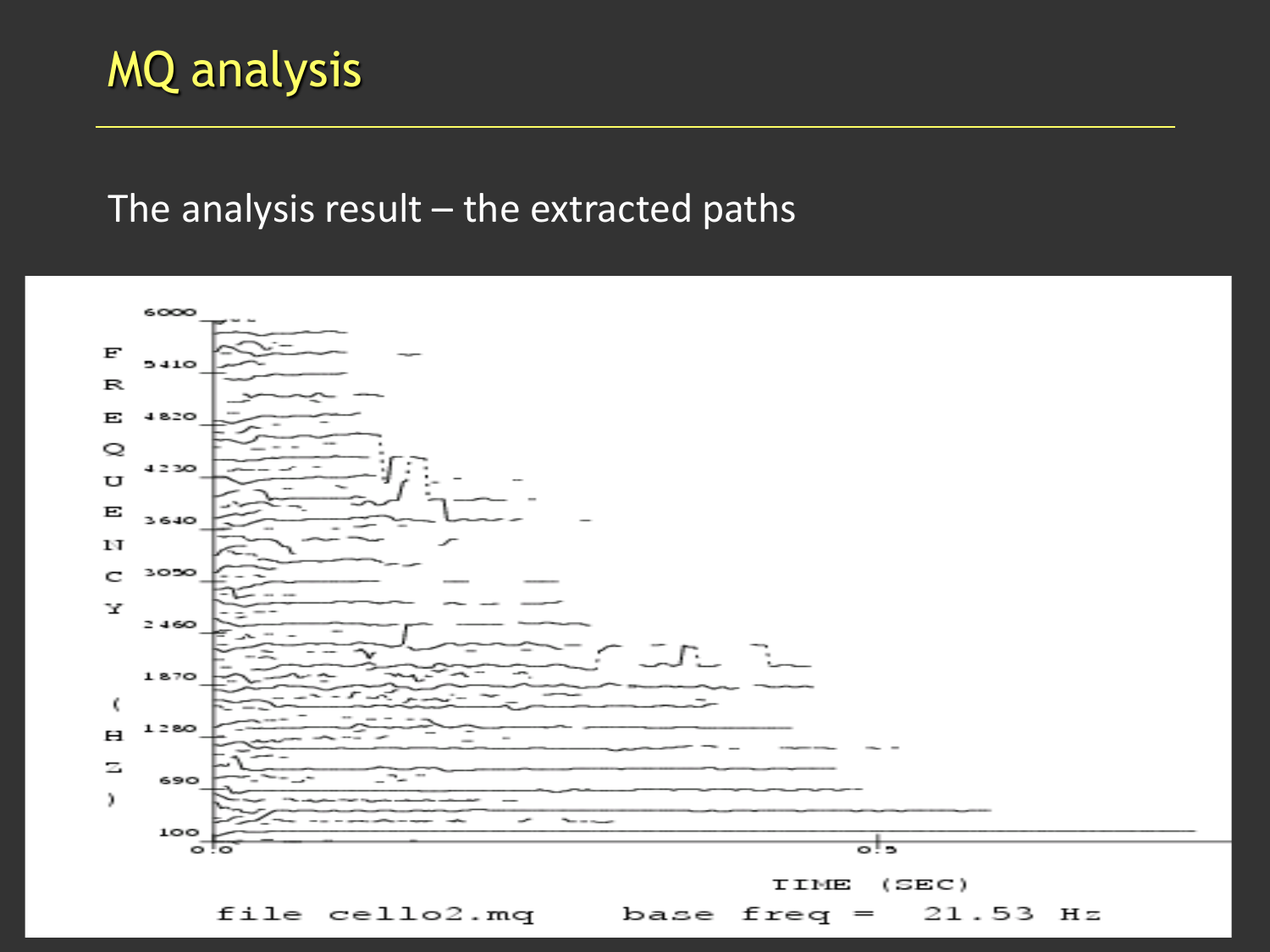But, why would we decompose the sound and then rebuild it back? The answer: because we can modify the extracted parameters. For example, we can:

- transpose the sound change its pitch, without changing its duration (sampling can't do that!),
- time stretch/compress the sound, without changing its pitch,
- remove unwanted spectral components and noise,
- modify the sound, add/remove partials, mix sounds, add effects, etc. (again: sampling can't do that).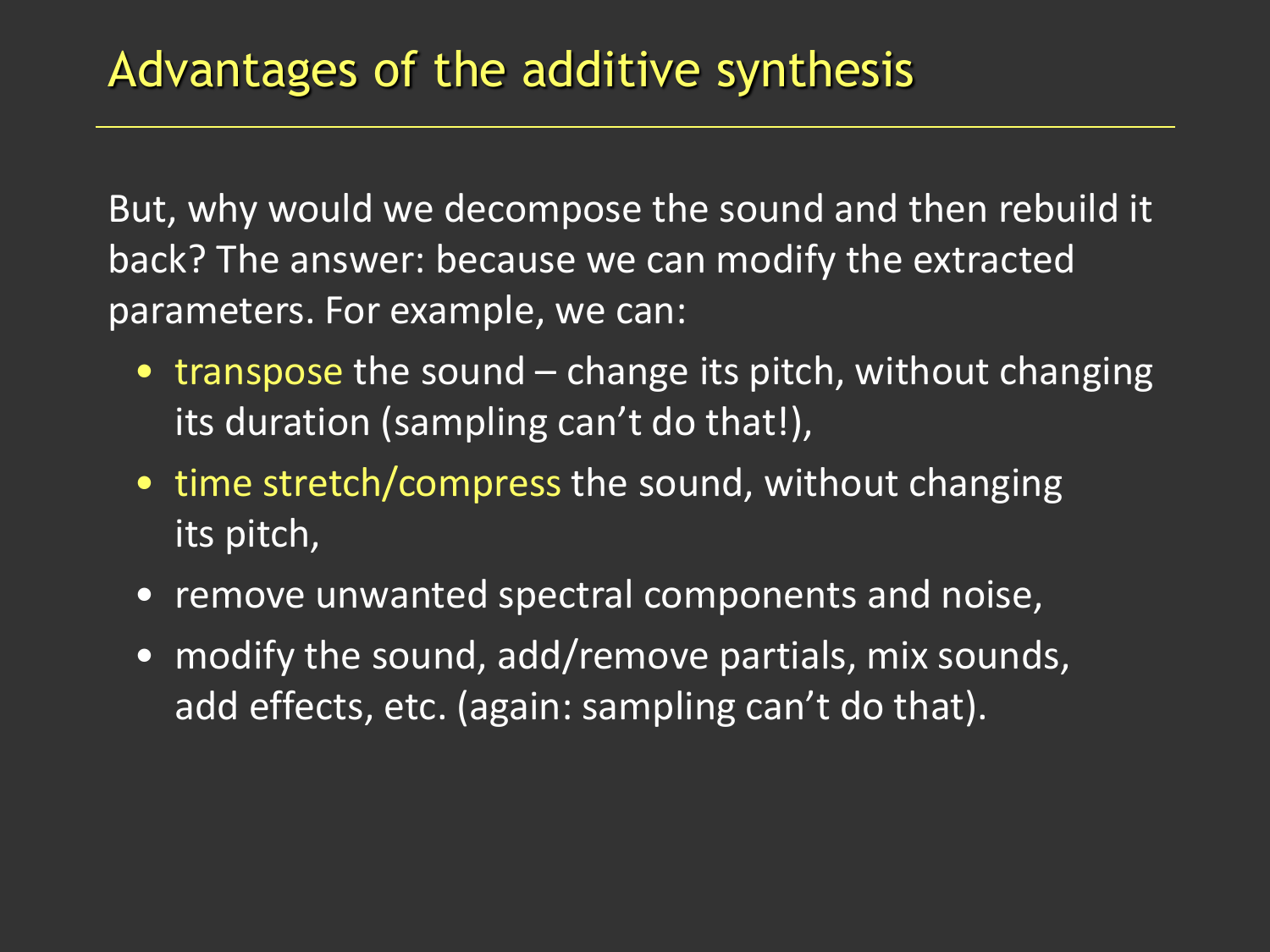# Examples of additive synthesizers

#### Kurzweil K150 (1986)

- digital additive synthesis
- 240 oscillators
- each partial can be controlled with a computer



#### Kawai K5000 (1996)

- advanced sound workstation
- additive + sampling
- difficult to use

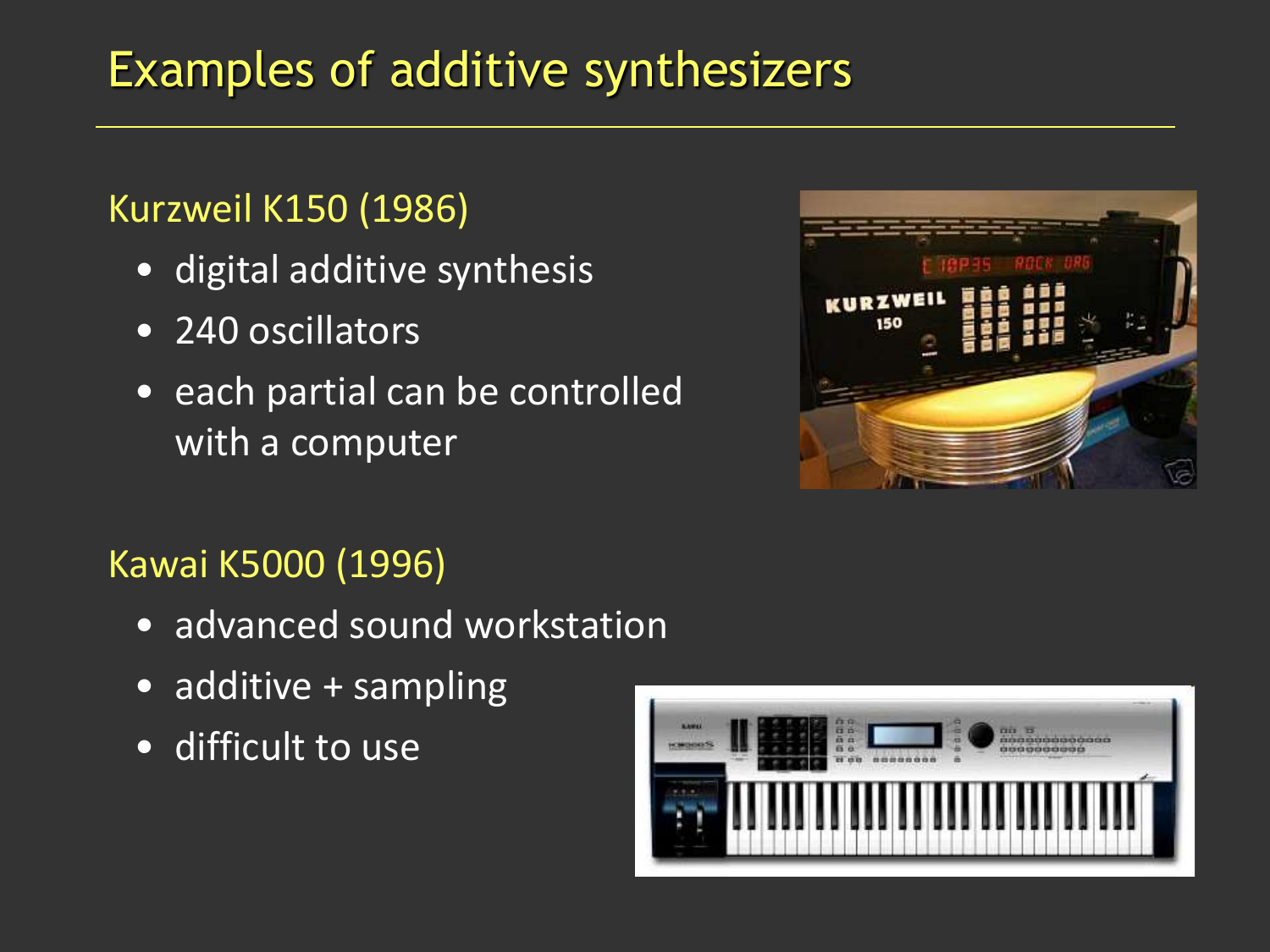### Multitone generators

- Multitone generators (also called additive generators) are used in some synthesizers.
- They generate tones in harmonic series and sum them in a defined proportion.
- This is not an additive synthesis: amplitudes are not individually controlled, the composed sound is further processed as a whole.
- Sometimes, two separate multitone generators for odd and even partials are used – more realistic effects.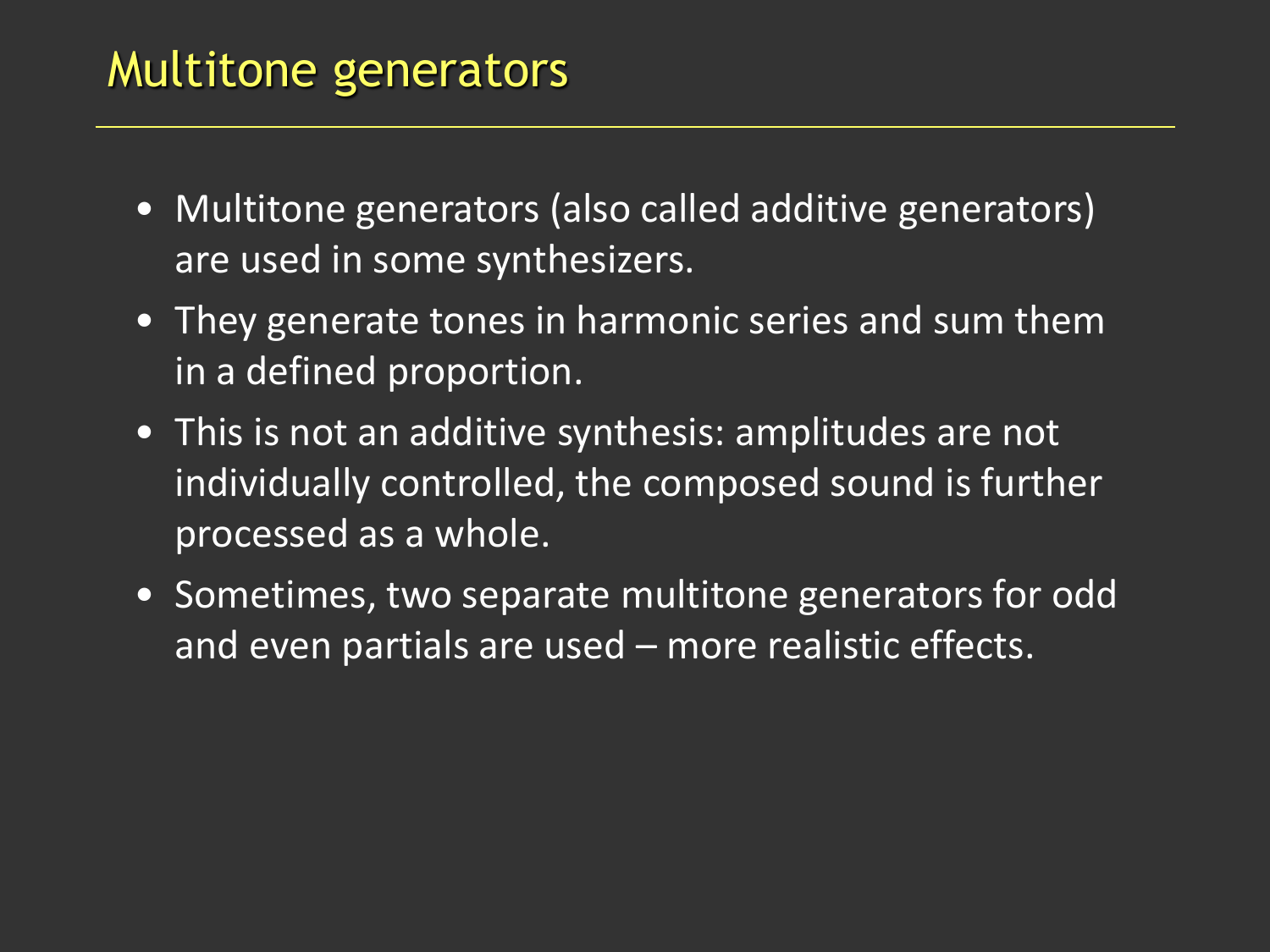Pros:

- it can recreate sounds of musical instruments,
- sound spectrum can be modified directly,
- it's easy to do pitch shifting and time stretching,
- conceptually easy algorithm.

Cons:

- not for creating new sounds,
- complicated control of the synthesis process – each partial must be controlled separately,
- a sampler gives a similar result and it's much easier to use.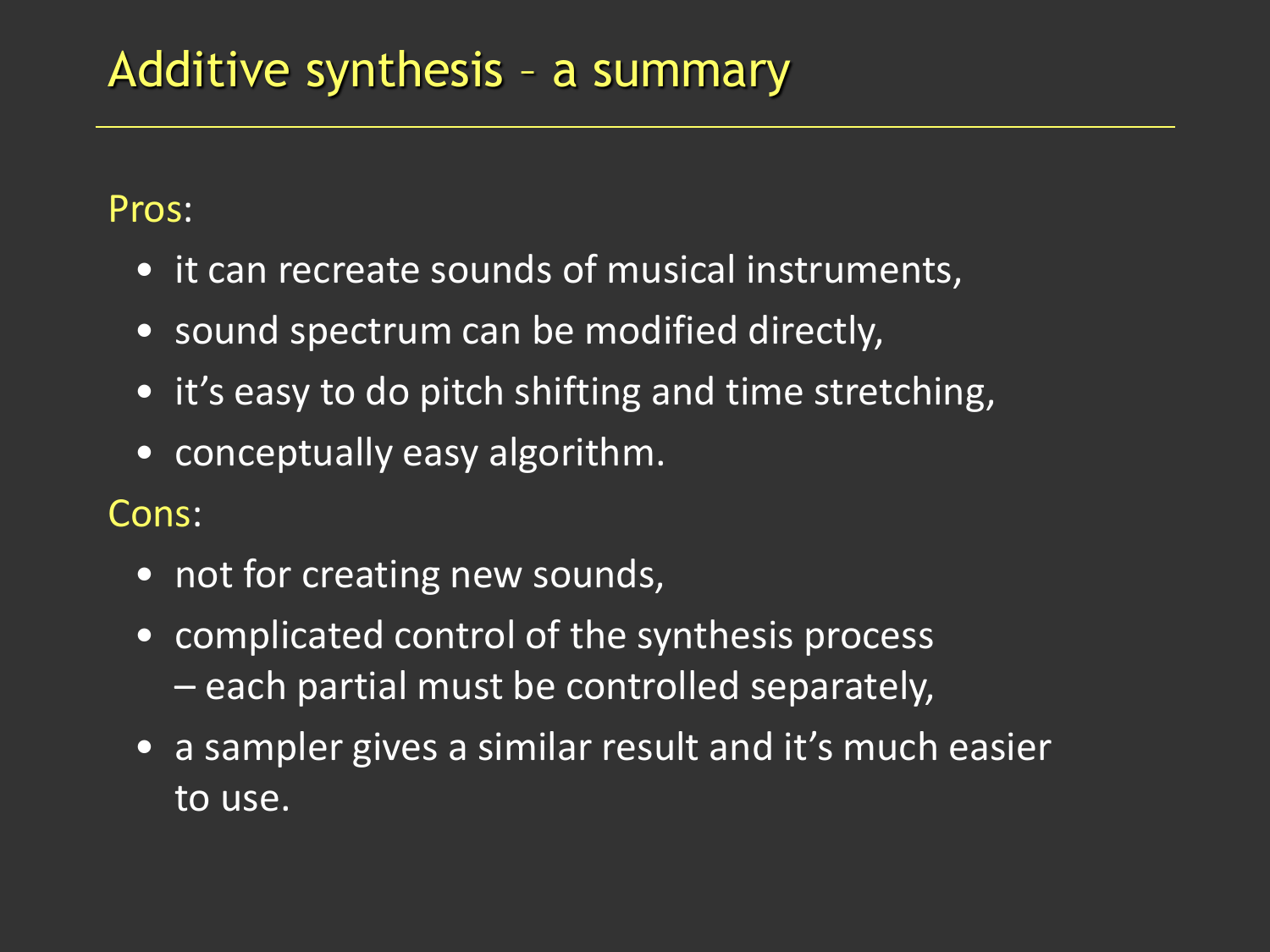To conclude the lecture: how do EMIs create sounds?

- We can compose the sound from the partials (additive synthesis – we have already learned that).
- We can combine and shape raw initial sounds (subtractive and wavetable synthesis)
- We can create the sound with a computer algorithm, by a modulation (FM synthesis)
- We can simply process and play back recorded sounds (sampling)
- We can build a computer model of an instrument that will create synthetic sounds (waveguide synthesis).